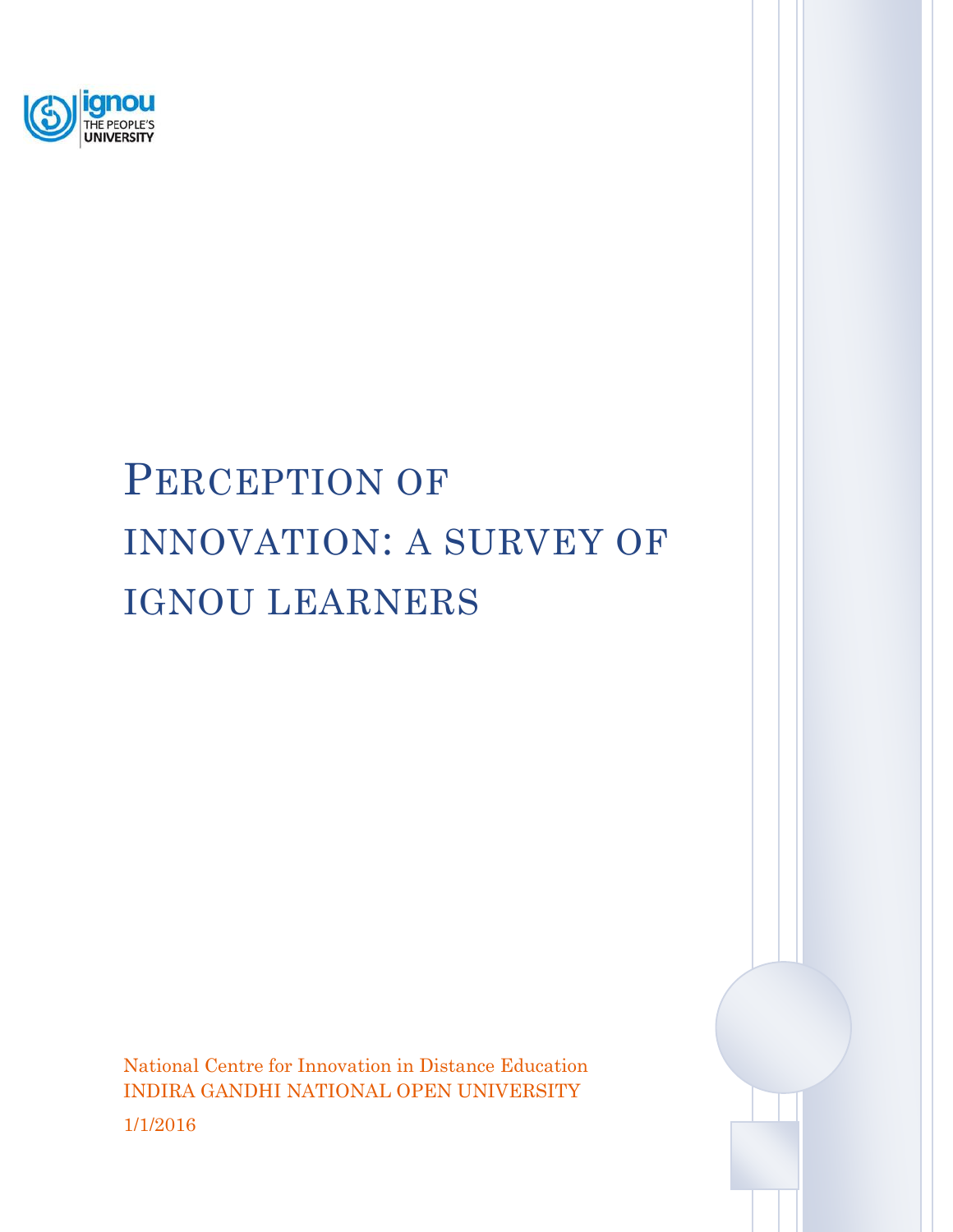Perception of Innovation: A Survey of IGNOU Learners (2016)

Report prepared by: Dr. Moumita Das & Dr. Jyotsna Dikshit Questionnaire prepared by: Dr. Moumita Das & Dr. Jyotsna Dikshit

© Indira Gandhi National Open University, 2016

All rights reserved. No part of this work may be reproduced, stored in a retrieval system, or transmitted, in any form, by mimeograph or any other means, without permission in writing from the Copyright holder.

Published on behalf of Indira Gandhi National Open University, New Delhi by the Director, National Centre for Innovation in Distance Education.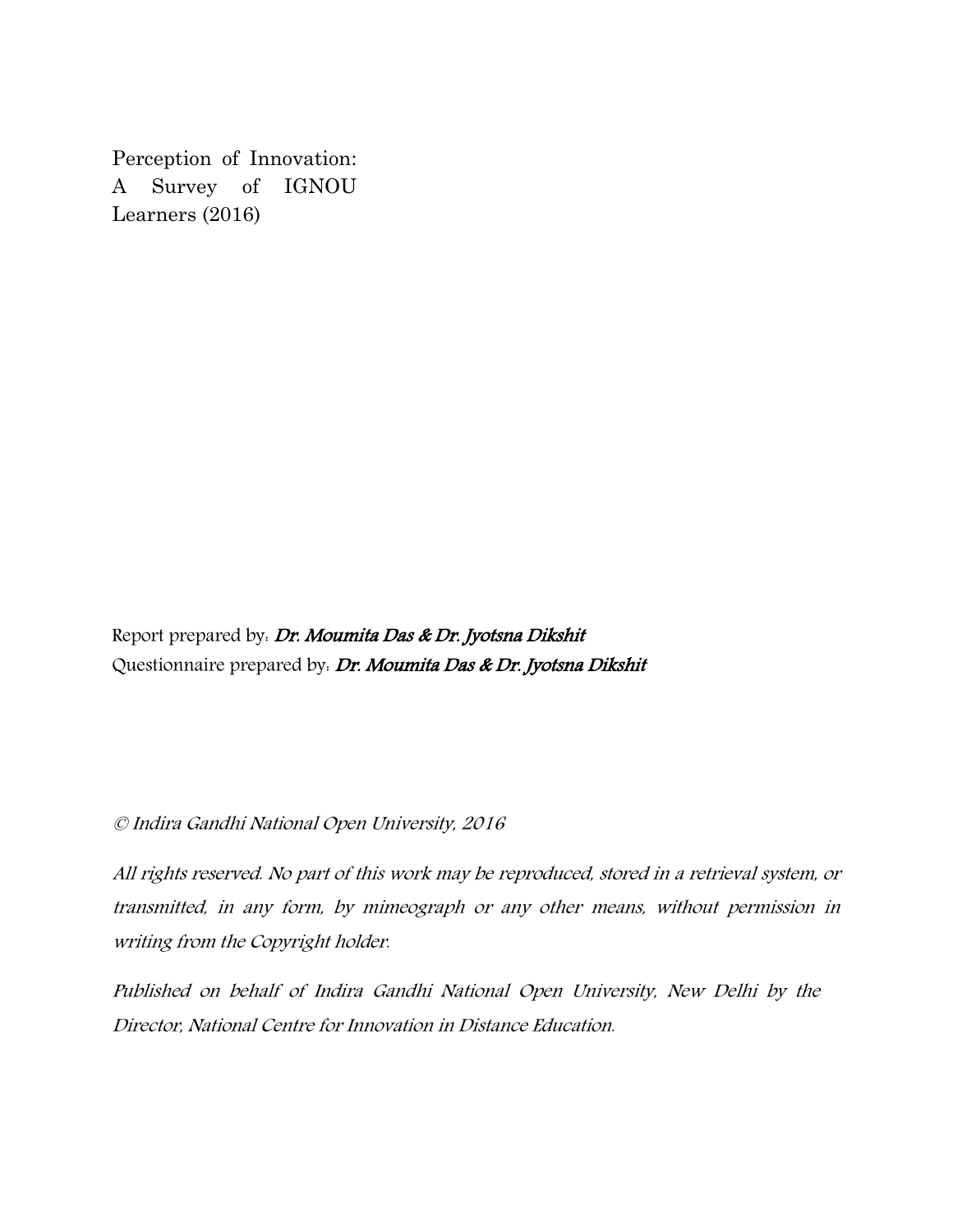# **CONTENTS**

#### *Acknowledgement*

- 1. Introduction
- 2. Objectives of the study
- 3. Design of the Study
- 4. Results
- 5. Discussion
- 6. Conclusion and Recommendations
- 7. References
- *Annexure 1 Questionnaire*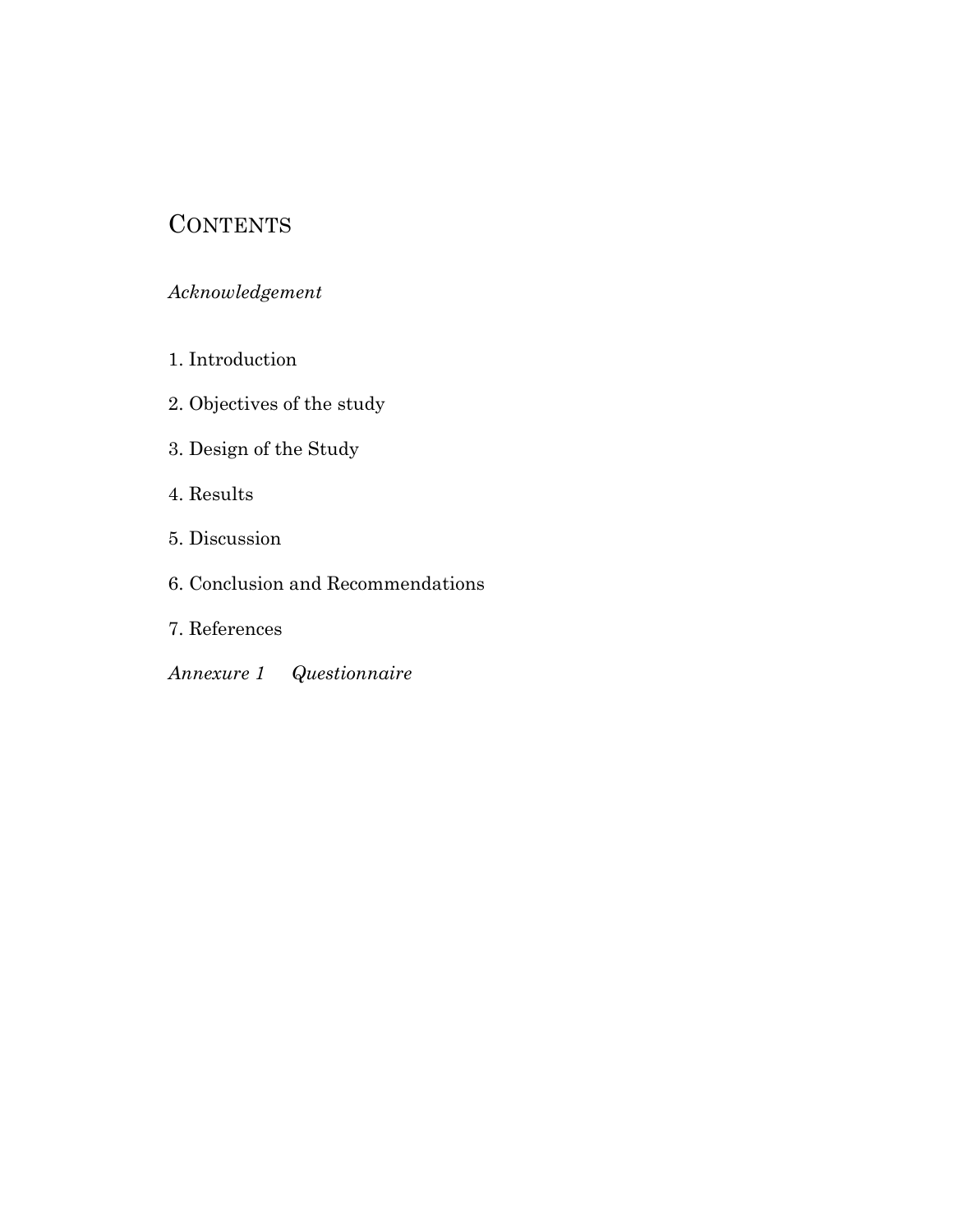# ACKNOWLEDGEMENT

The authors thank Mr. Anil Kumar, Mr. Pawan and Mr. Deepak who have helped in the distribution and collection of the questionnaires. We also thank all the learners of IGNOU who have provided their valuable inputs for this study.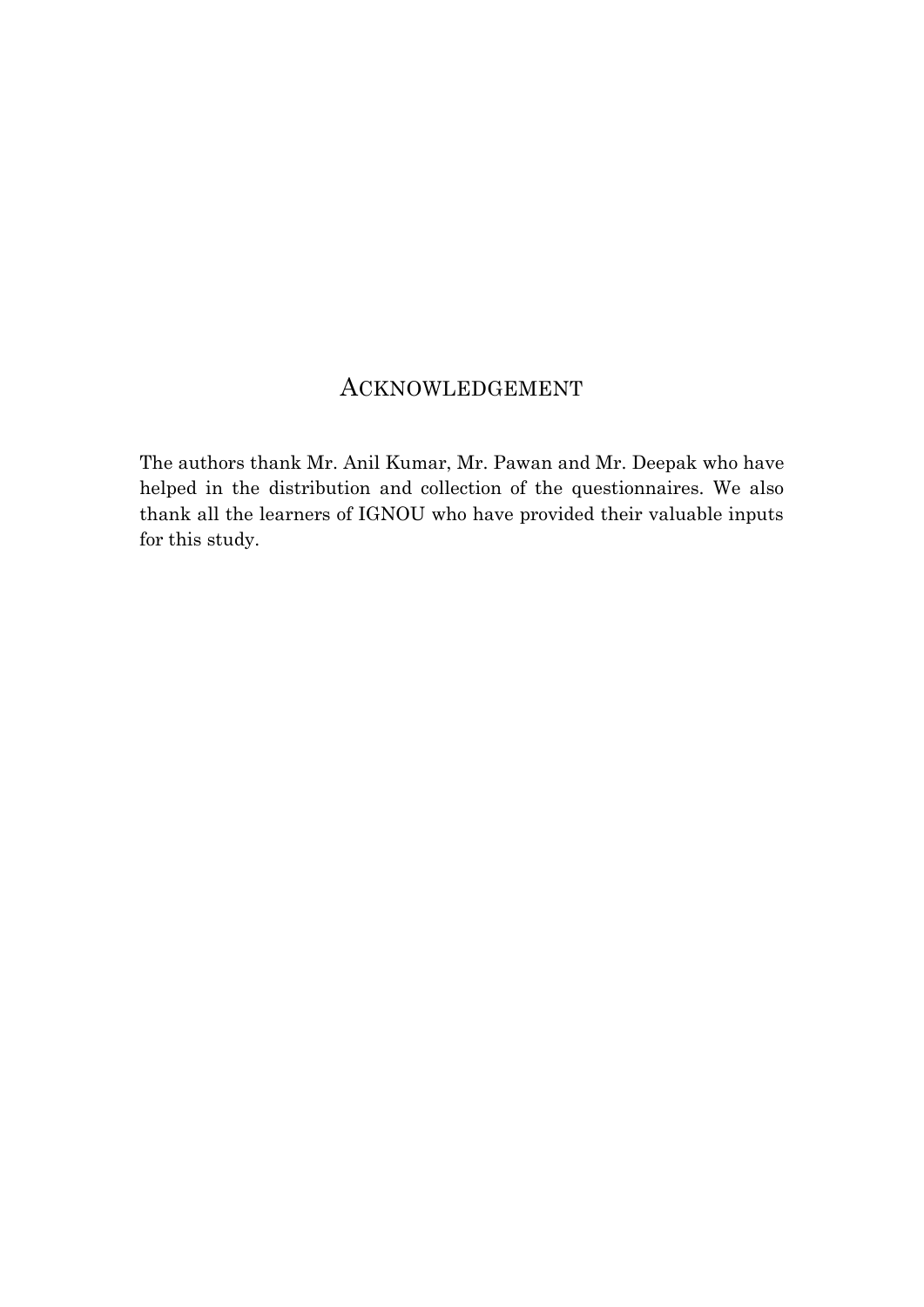# INTRODUCTION

# **1. What is innovation?**

Since the beginning of life on this planet, innovations have played an important role in the development and growth of humanity. It has spread its wings in various disciplines, like business, basic science, economics, sociology and technology. The concept of innovation is highly relative depending on the context. Sometimes innovations are confused with related words like creativity, invention, and change. Innovation can be defined in many ways, such as successful implementation of new ideas is an innovation.

The word innovation is derived from the Latin word innovare, which means 'renew' or 'alter'. Let us look at some of the well known definitions of innovations.

According to The New Oxford Dictionary of English, 1998, p.942, innovation is defined as "*Making changes to something established by introducing something* new" [1].This definition is generic in nature and is straightforward.

Innovation is also defined as "the process through which economic and social value is extracted from knowledge through the generation, development, and implementation of ideas to produce new or improved strategies, capabilities, products, services, or processes" [2].

O'Sullivan gives the definition of innovations in view of organizations as "Innovation is the process of making changes, large and small, radical and incremental, to products, processes, and services that results in the introduction of something new for the organization that adds value to customers and contributes to the knowledge store of the organization" [3].

Innovation is the first attempt to carry out a new idea or invention into practice. In simple language we may say that innovation is the successful implementation of creative ideas within an organization or system. In this view, the creativity of an individual is the starting point for innovation. Broadly, an action can be identified as an innovation if it is new and useful to the system; increases the efficiency of the system; is cost effective; and is compatible/adaptable with other similar systems.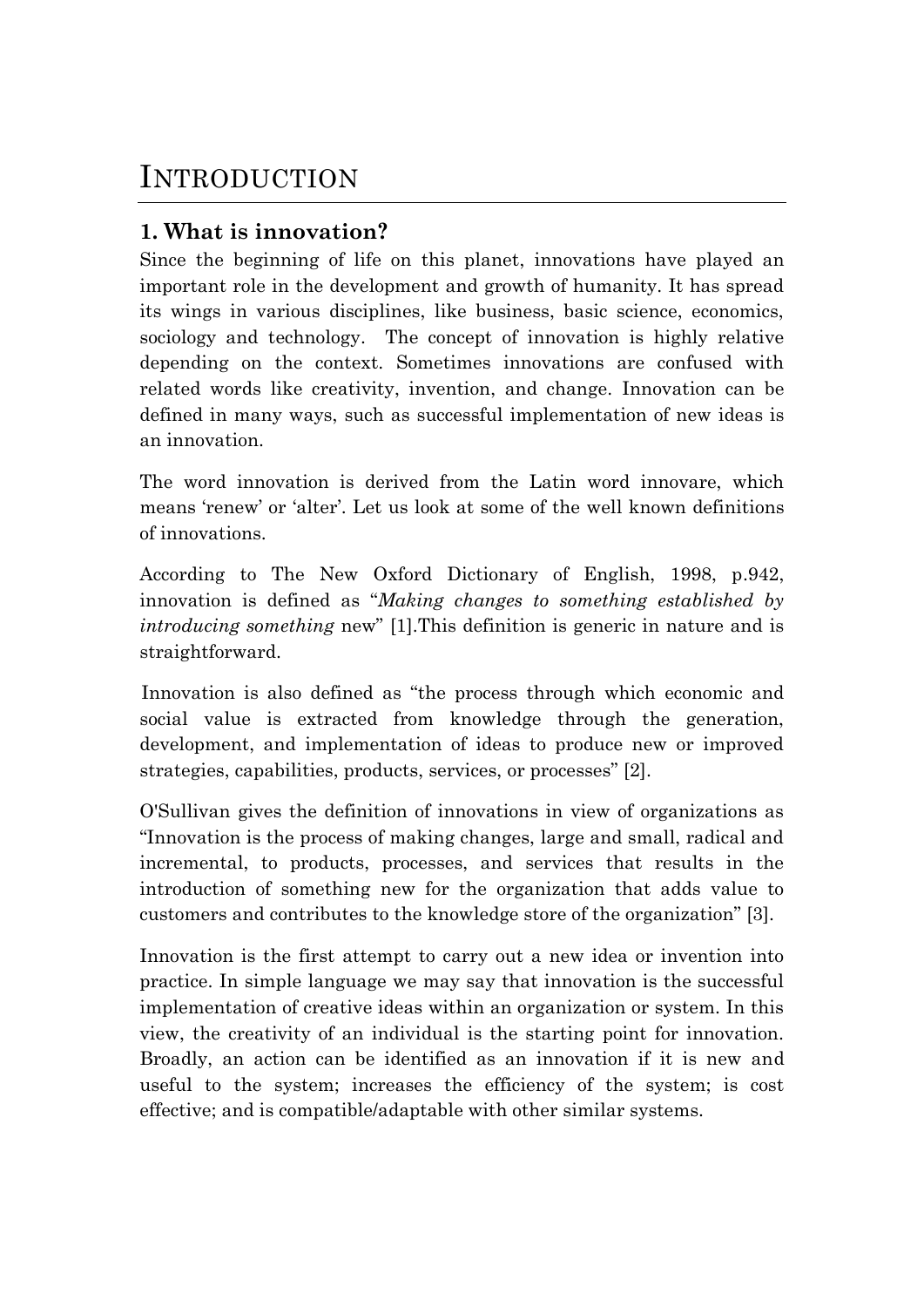#### **2. Qualities of an innovator**

Innovators have the capability to make the world a better place to live by taking the world where it is to where it should be. In this section we explain the common qualities of innovators.

1. **Do things differently:** Innovators do things differently because they perceive things differently, think differently and act differently. For example Steve Jobs inspired the employees of Apple to think differently in order to produce path-breaking products. According to a case study on Innovations at apple Jobs's vision of developing 'insanely great' products has made Apple an icon of

*I awoke, only to find out that the rest of the world was still asleep.— Leonardo da Vinci*

innovation [4]. The innovators have the capability of bridging the gap between what the world today is and what it should be by doing things differently. Taking a day to day example you will find them experimenting with food to see how it tastes if it is made differently. Sometimes their conviction to act in a particular way annoys people in the beginning, however at the end people except what they do as innovation.

#### 2. **Constantly question things:** Innovators have a passion for

inquiry. Usually, innovators provoke the world with questions to get what is going under and above the surface. This enables them to get a bird's eye view while also focusing on the tiniest aspects. Such questions also enable them to understand how things really are today viz-a-viz how they might be changed or disrupted. Leonardo da Vinci was always in the quest for continuous learning. Throughout his life Leonardo quested to



and icicles on the stones of cold places....

absorb the world within and outward. As shown in figure 1. Leonardo's to do list is full of questions in the form of a poem [5]. In our day to day life questioning is very important as it enables us to visualize the correct picture and to make it the way it should be.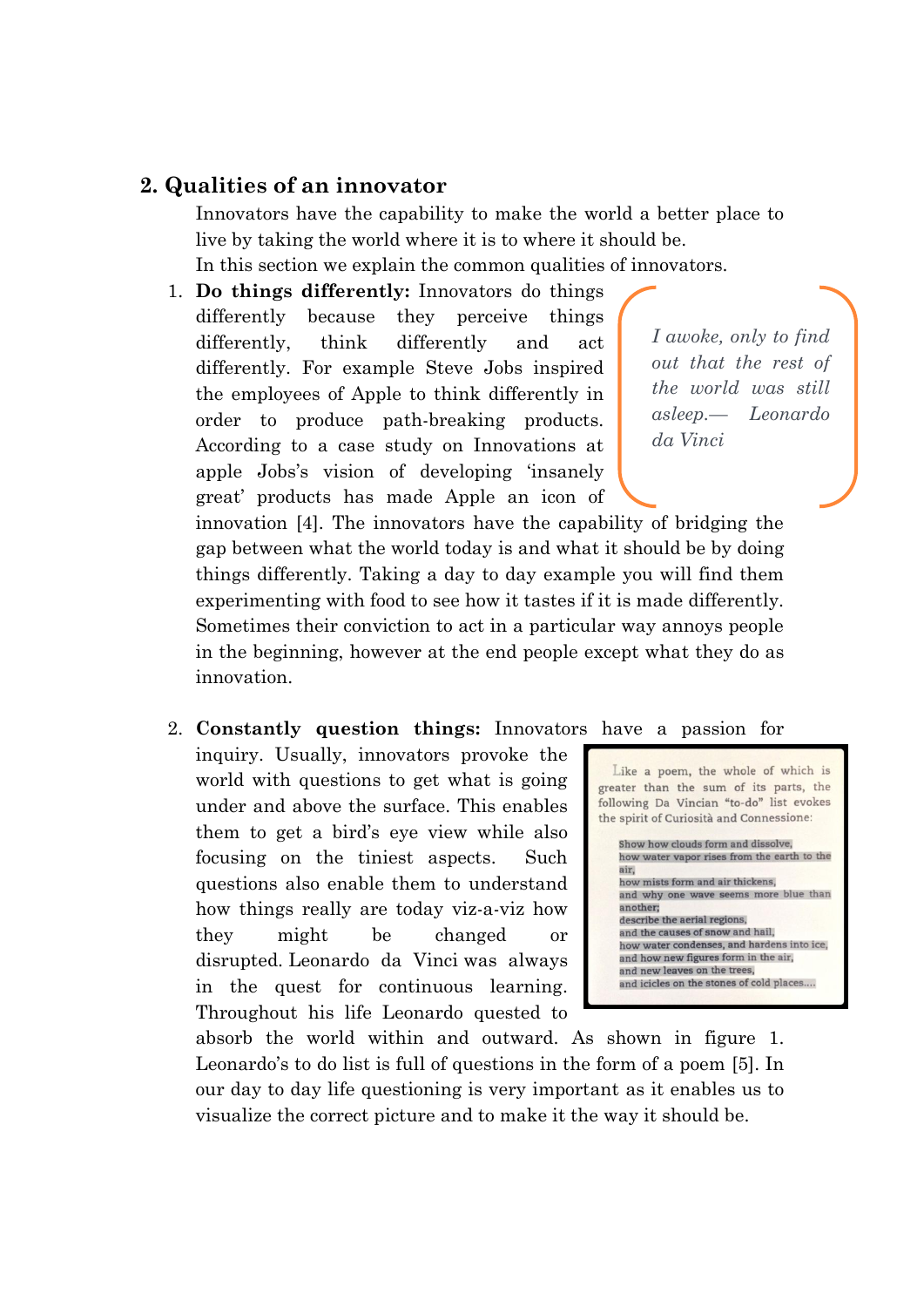*"Take up one idea. Make that one idea your life – think of it, dream of it, live on that idea. Let the brain, muscles, nerves, every part of your body, be full of that idea, and just leave every other idea alone. This is the way to success, that is way great spiritual giants are produced." – Swami Vivekananda*

3. **Generate ideas:** While doing things differently and constantly questioning and continuously learning enables the innovators to generate ideas. Their passion of making the world a better place to live the day-to-day life and to serve humanity also enables them to generate ideas. In the year 2000 Jobs came up with the grand idea that the personal computer should be integrated in such a way that it manages a user's media (audio, video, pictures),and content at one

place like a digital hub. This idea of his was transformed into iPod and iPad.

4. **Take risks:** Risk is an inherent characteristic of Innovation.

Mostly, the ideas generated by innovators are different from the age old methods. Innovators refuse to accept status quo. They are always in the forefront of taking risk just to accomplish what they wanted to do. Their fear level is far much lower than most people. Risk

*"We choose to go to the moon in this decade and do the other things, not because they are easy, but because they are hard." –John F. Kennedy*

taking also emerges from their thinking that anything is possible. Facebook is an innovation in the field of social networking done by a young innovator Mark Zuckerberg, Facebook Founder and CEO. The success of facebook relied on some key factors in which the prominent one being making bold decisions.

5. **Curious and love to learn new things:** Innovators are always curious asking good questions with a desire to learn new things to understand more deeply. They have a passion for inquiry. They listen to every one very carefully and learn the other's perspective and expertise. This enables then to give new insights, connections, possibilities and directions.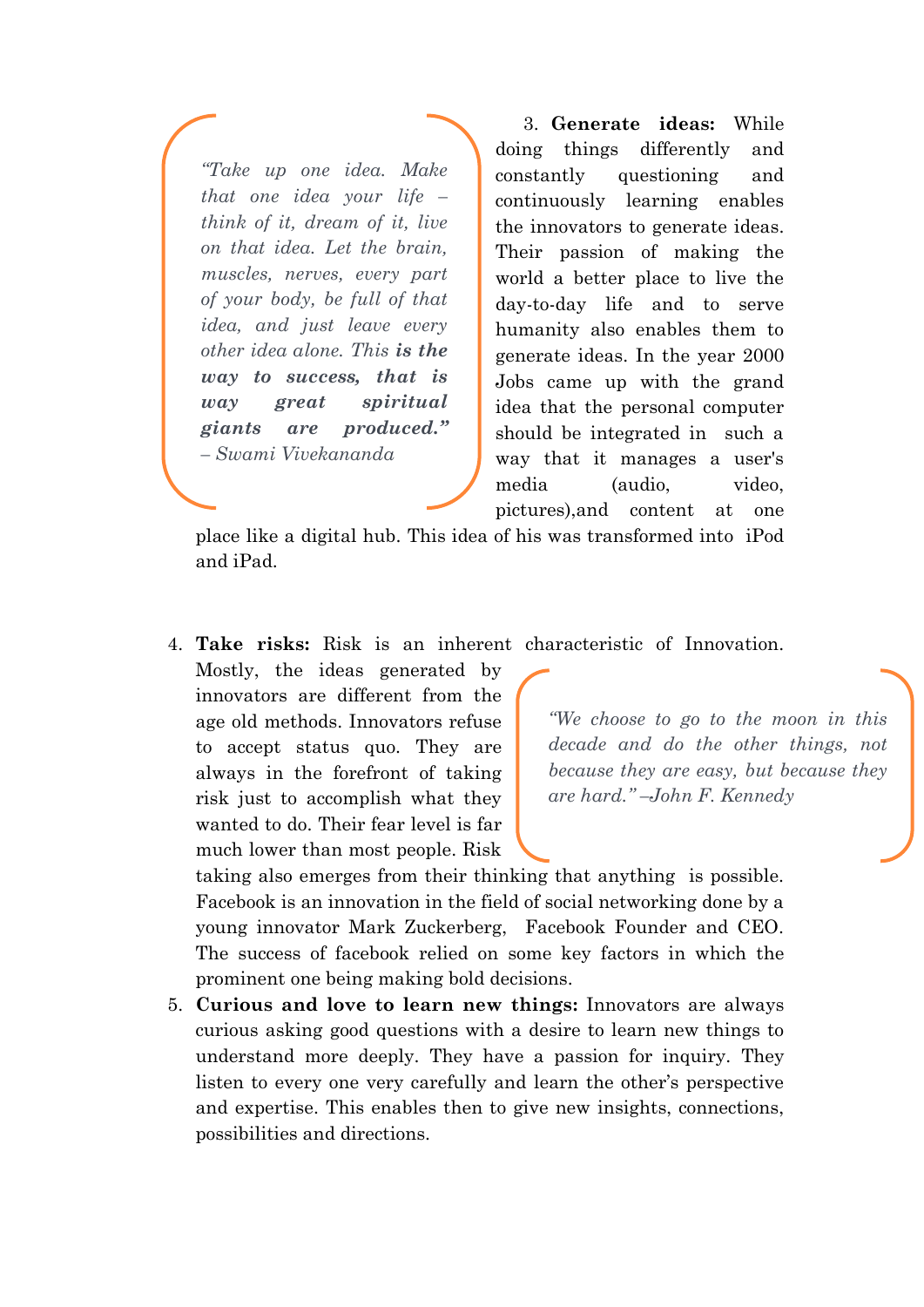- 6. **Highly creative:** Creativity enables an individual to turn and idea into a successful product, process or service. Innovators have high level of creativity.
- 7. **Highly committed to their ideas:** Ideas form the core of innovations. The innovators hold their ideas very dearly. They believe in their ideas. They devotedly pursue these ideas until they are converted into innovations.
- 8. **Strive for excellence:** The dictionary definition of excellence is the state, quality or condition of excelling; doing something well and with a high degree of proficiency; superiority; first-class. Innovators strive to achieve excellence in their personal and professional life.
- 9. **Persistent and hard workers:** A lot of people have great ideas, yet they never come to an outcome. Innovation is a combination of ideas and hard work. Without action bright ideas also are not able to see the light of day. Innovators keep on trying. They are well aware that it is not necessary that things work on the first try itself. They tweak, they generate more ideas to make their original idea work but they never stop or leave in between. On risk taking Edison mentions, "I have not failed. I have just found 10,000 ways that won't work."

### **3. Innovation in Distance Education**

Innovations are the backbone of an ODL system overcoming hurdles in context to access equity and quality. We may define innovations in Open and Distance Learning (ODL) as follows:

*"Innovation is a process which makes change radical or incremental in a product, process or services provided to the stakeholders of ODL by introducing something new or improved that adds value to the stakeholders of ODL and contributes to the knowledge management of the ODL system."*

#### *Categories of innovation in Distance Education*

The ODL system is a huge and diverse system that carries out diverse functions. Accordingly, the areas of innovation are also diverse. Broadly, NCIDE, for the documentation and dissemination purpose has categorized these into the following:

- Programme
- Application of Information Communication Technology (ICTO
- Admission procedures and learner support
- Evaluation methodologies and practices
- Convergence of systems
- Quality management and benchmarking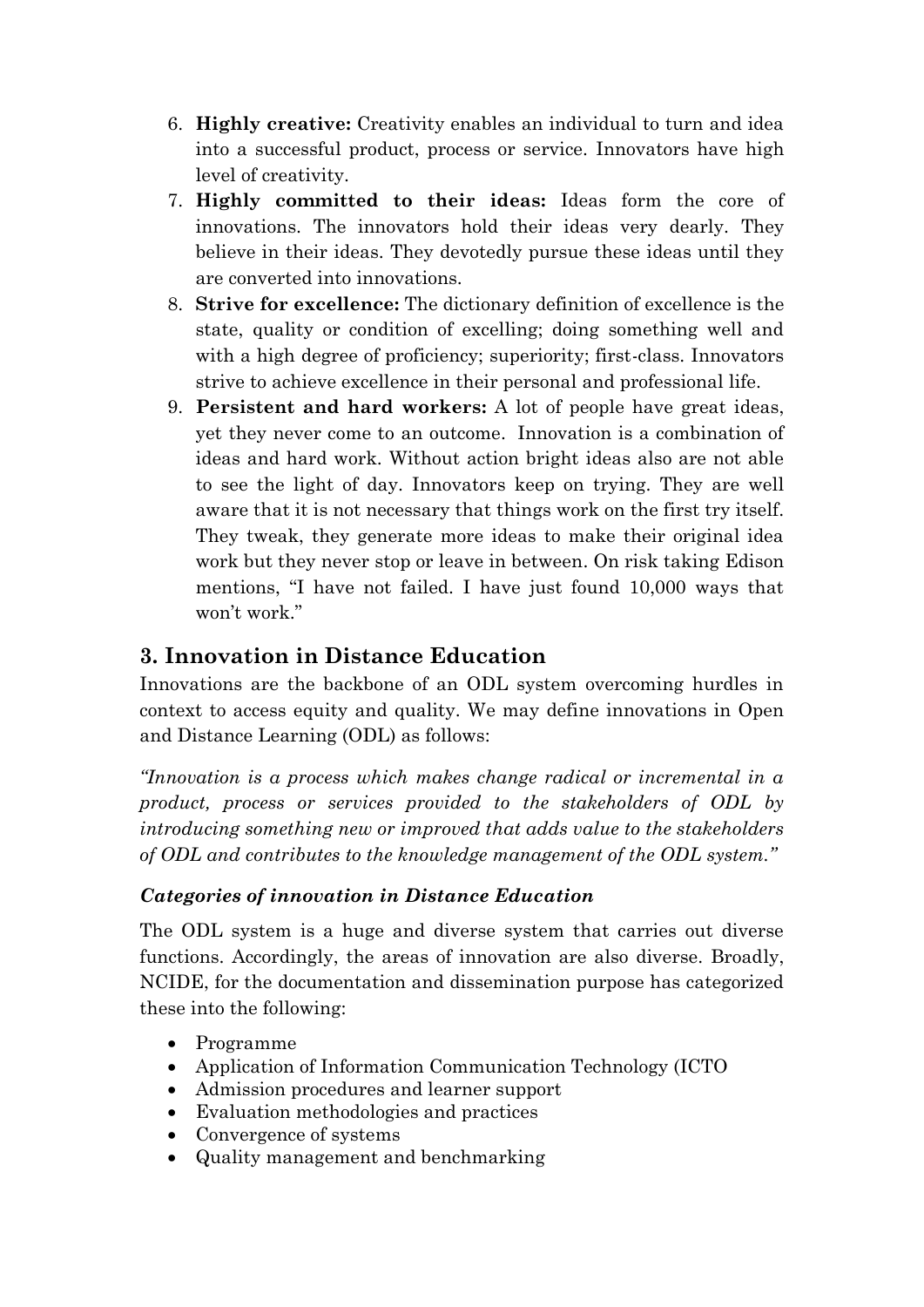These categories are explained below:

- 1. *Innovative Programme*: A programme forms the core of the Open and Distance Learning (ODL) system and refers to either a certificate, diploma or degree programme. The main component of a programme is the instructional design, which is the special design of the teacher's instructions to the learners (study material) of the ODL system. The instruction is learner-centric instead of teacher-centric and has features that the learner easily understands. Innovations are possible in the design, content and delivery of the programme. To illustrate, the programmes that are considered innovative may contain new content which includes contemporary development issues, special education programmes, promoting Indian culture, constitutional laws, clean environment, etc., among others. Any novelty in the design, content of programme is considered an innovation in this category.
- 2. *Innovative application of ICT in delivery mechanism*: The ODL system uses different Information and Communication Technology (ICT) tools to deliver its Programmes to the students. These tools include audio and video CDs, interactive radio, television, teleconferencing, videoconferencing, digital repository and online teaching. Another important ICT tool, the mobile, is showing good promise as a means of instructional delivery to the ODL learner. Any creative intervention that uses ICT in print material production and its distribution to learners is also considered an innovation in this category.
- 3. *Innovations in admission procedures and learner support*: The admission procedure to the ODL system involves walk-in-admission, online or through entrance tests. There is much scope of innovation in the area of admissions that would ease the workload of the staff involved. Similarly, the learner support system is overloaded and is slow owing to several factors. The use of ICT tools are needed in student support solutions such as online student registration, online programme delivery, online evaluation of assignments and project reports, online examination, online availability of results. An innovative practice, that is useful and effective; and also has the characteristic of user-friendliness and cost effectiveness, or an innovative application of technology and idea in admission procedures and learner support has been considered as an innovation in this category.
- 4. *Innovation in evaluation methodology*: Evaluation of students in ODL system becomes critical since the learner is not present physically in front of teachers/evaluators as in case of traditional teaching/evaluating mode. The learner in ODL system is generally evaluated by providing self assessment questions in the course book itself, questions at the end of each unit, multiple choice questions, projects, assignments, and through term end examination. Any innovative method or practice that contributes to the efficiency of the evaluation system is considered an innovation under this category.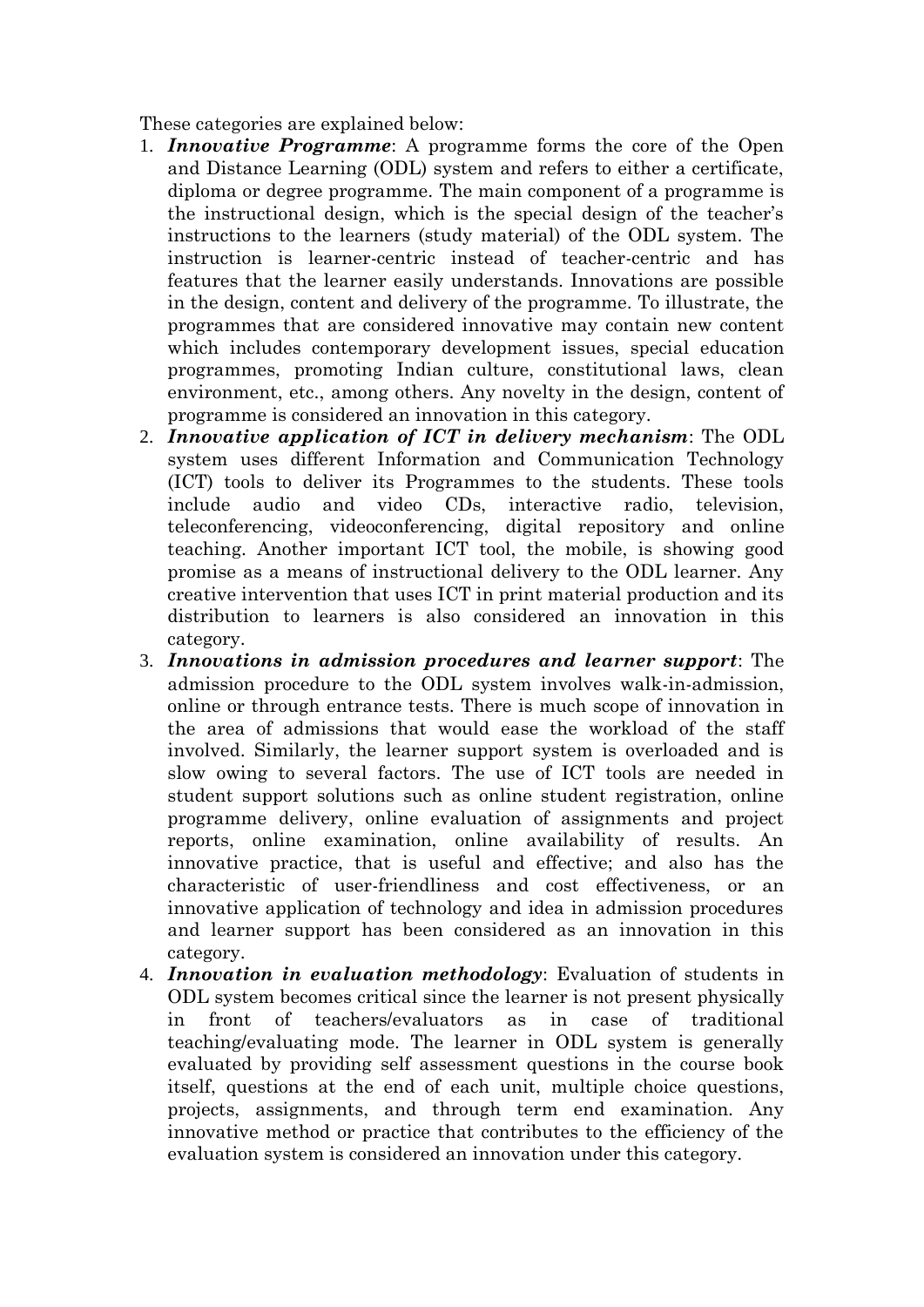- 5. *Innovations supporting convergence of systems*: Innovations supporting convergence of systems Convergence of systems is envisioned to ease the flow of students from the ODL system to Conventional system and vice versa. Today in India, although the transfer of students from the conventional system to the ODL system is easy, the reverse is not true. As a result the student of the ODL system faces difficulties. The rules of admission need to be reworked in detail to enable the transfer of students from one system to another with ease. The creation of intelligent solutions to address credit transfers, exemptions, transfers, recognition of prior learning etc., have been considered as innovations under this category.
- 6. *Quality management and Benchmarking:* Quality management plays a key role in developing and maintaining quality in distance education institutes. It deals with the quality of the learning experience and the support services. It helps to ensure the completion rates of studies and diminishes dropout figures and results in satisfied students who may in the future be willing to start new studies. Benchmarking is one form of monitoring and measurement used in quality management. Benchmarking is being highly used in educational organizations to evaluate various aspects of the teachinglearning processes in relation to best practice or innovations. It provides new methods, ideas and tools to improve the effectiveness of the organization. A practice that has markedly improved the quality of the ODL system is considered an innovation under this category.

#### *Parameters of Innovation in Distance Education*

The NCIDE identified ten parameters for determining what constitutes an innovation in distance education. These parameters were: i) New, ii) Useful, iii) Increase in efficiency, iv) Cost effective, v) Compatible, vi) Adaptable, vii) Reach viii) Repetitiveness, ix) Overall Impact, and x) Sustainability.

- 1. *New*: The element of novelty should be evident in the innovation.
- 2. *Useful*: The innovation should have proven its usefulness to the end users.
- 3. *Increase in efficiency*: The innovation should have proven to increase the efficiency of the system in which it is implemented.
- 4. *Cost effective*: The innovation should be inexpensive to implement and use.
- 5. *Compatible*: The innovation should be compatible with the existing system.
- 6. *Adaptable*: The innovation should have features that enable its adaptation to other similar systems.
- 7. *Reach*: The innovation should allow easy access for all the users. Even users in the remote areas should be able to have access to it. A wide reach of the innovation is expected.
- 8. *Repetitiveness*: The innovation should enable its repetition and scalability, so that it could be reproduced by independent users and also scaled up to be used by many users.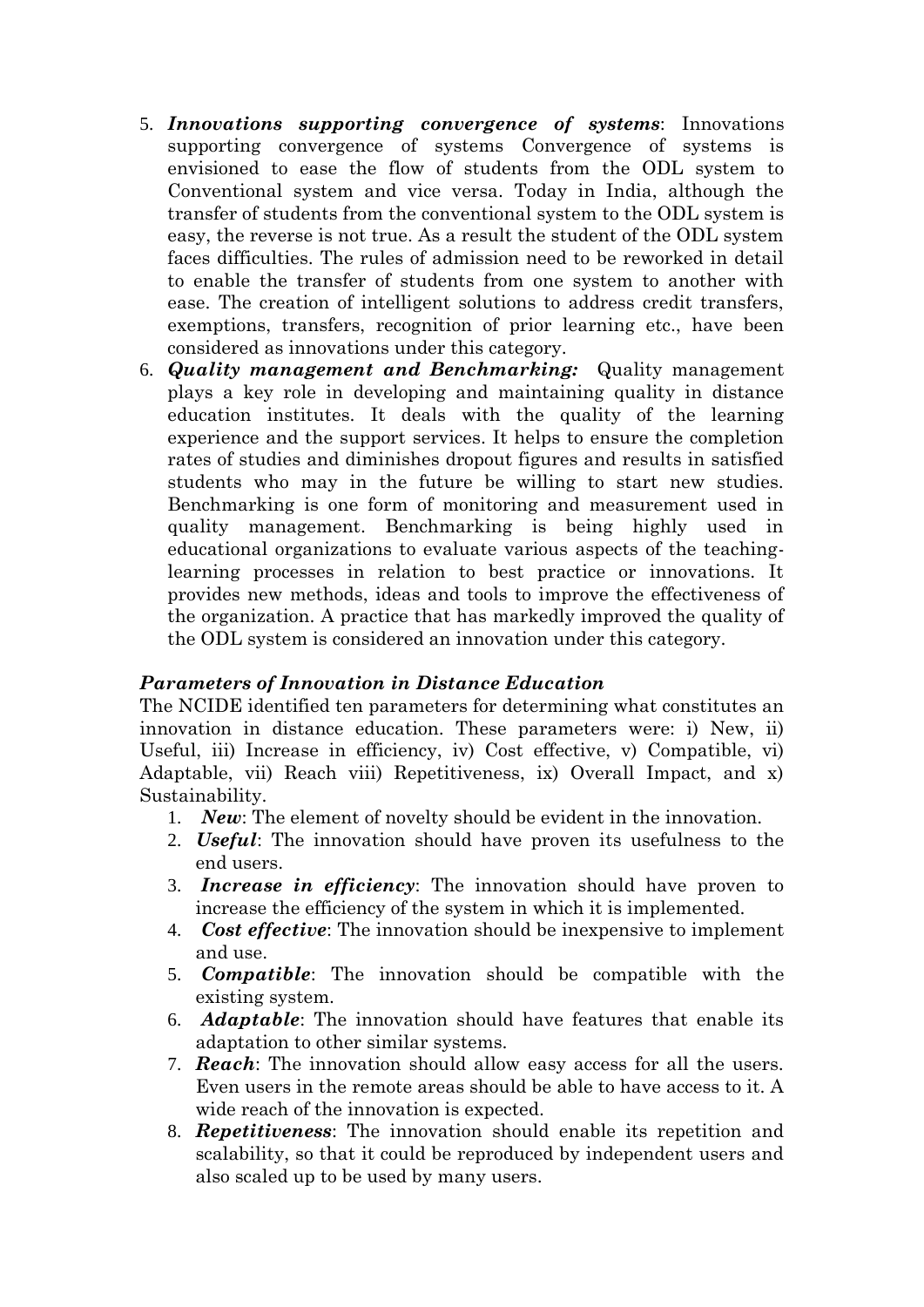- 9. *Overall Impact*: The innovation should have a proven overall impact over the span of a few years on the users in terms of numbers of users and quality of change the innovation has brought about in the users' lives.
- 10. *Sustainability*: The innovation should be sustained by the system implementing it over a period of time, without any adverse impact.

### **4. Fostering innovation at IGNOU**

The IGNOU is a national University that has not only a pan India reach, but is present in 35 countries. It has a three tiered structure with the headquarters at New Delhi, Regional Centres at 67 locations and Study Centres at 2,667 locations all over India. It has 29 partner institutions for the international students [6]. There are 21 schools, 12 Divisions, 15 Institutes/Centres/Units and 3 Chairs in IGNOU.

The stakeholders in distance education include the learners, teachers, academic staff, and non academic staff of the University. There are about 3 million learners, 810 faculty members and 574 academic staff in this University[6]. There are 33,212 academic counselors [6] who are in direct contact with the learners during counseling sessions.

Considering the huge organizational structure and the number of stakeholders, the task of fostering innovations in not an easy one. However, it also means that there is a need for these stakeholders to work together to make it possible.

The University has established the National Centre for Innovation in Distance Education (NCIDE). The NCIDE is an innovation system, which is a ground for nurturing bright minds whose ideas are expected to revolutionize the ODL system. The aim of the Centre is to develop a culture of constant search for new innovative solutions towards IGNOU's mission of seamless education, cost efficiency and borderless access to quality education. NCIDE promotes, develops and pilots innovations in all aspects of the ODL system and works through the build-operate-transfer (BOT) mechanism. It provides intellectual and technological support to the stakeholders for the growth and development of the ODL system. It acts as a resource centre for prototype development that ensures quality assurance, cost- and learner-related effectiveness, and system efficiency.

The NCIDE encourages innovations in distance education through collaborations within IGNOU and with other institutes in India and abroad. The very first initiative by NCIDE is to promote and encourage innovations in ODL system. Recognising this initiative, a Gold Medal for Innovations has been instituted by IGNOU, to be awarded at the Annual **Convocation** 

Research studies by NCIDE have indicated that IGNOU needs to foster innovation among its learners as well as the academic staff [7, 8]. The areas of innovation highlighted by these studies are those enumerated by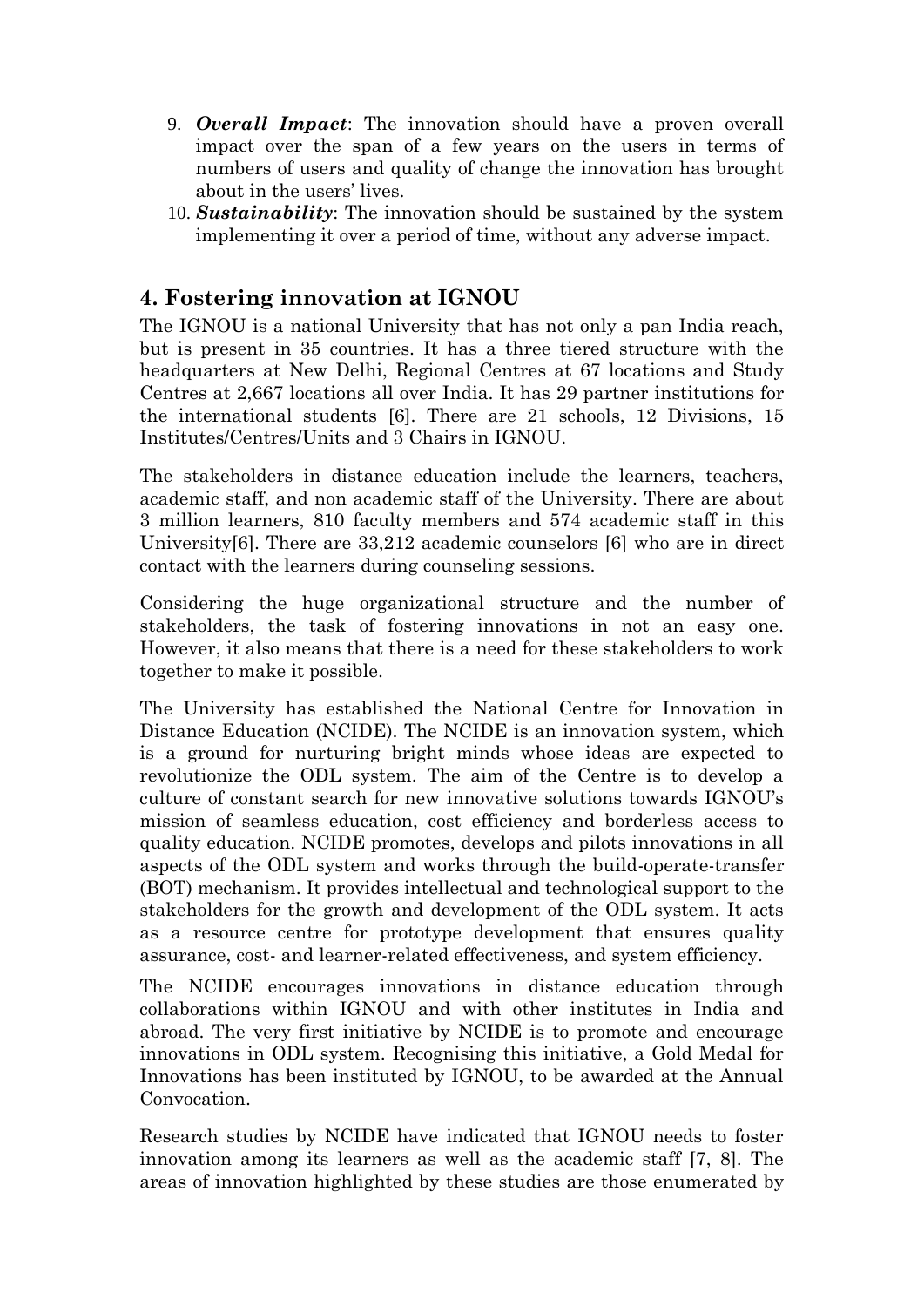Dr. A.P.J Abdul Kalam in his convocation address at IGNOU in 2005. These areas are:

- 1. Spirit of inquiry
- 2. Creativity
- 3. Technological capabilities
- 4. Entrepreneurial leadership
- 5. Moral leadership

According to Dr. Kalam, these five capacities are required to be built through the education process [9]. Together, these innovation capabilities, when instilled in the learner, will be able to take him/her to a level where s/he will be able to contribute constructively to the growth and development of the country.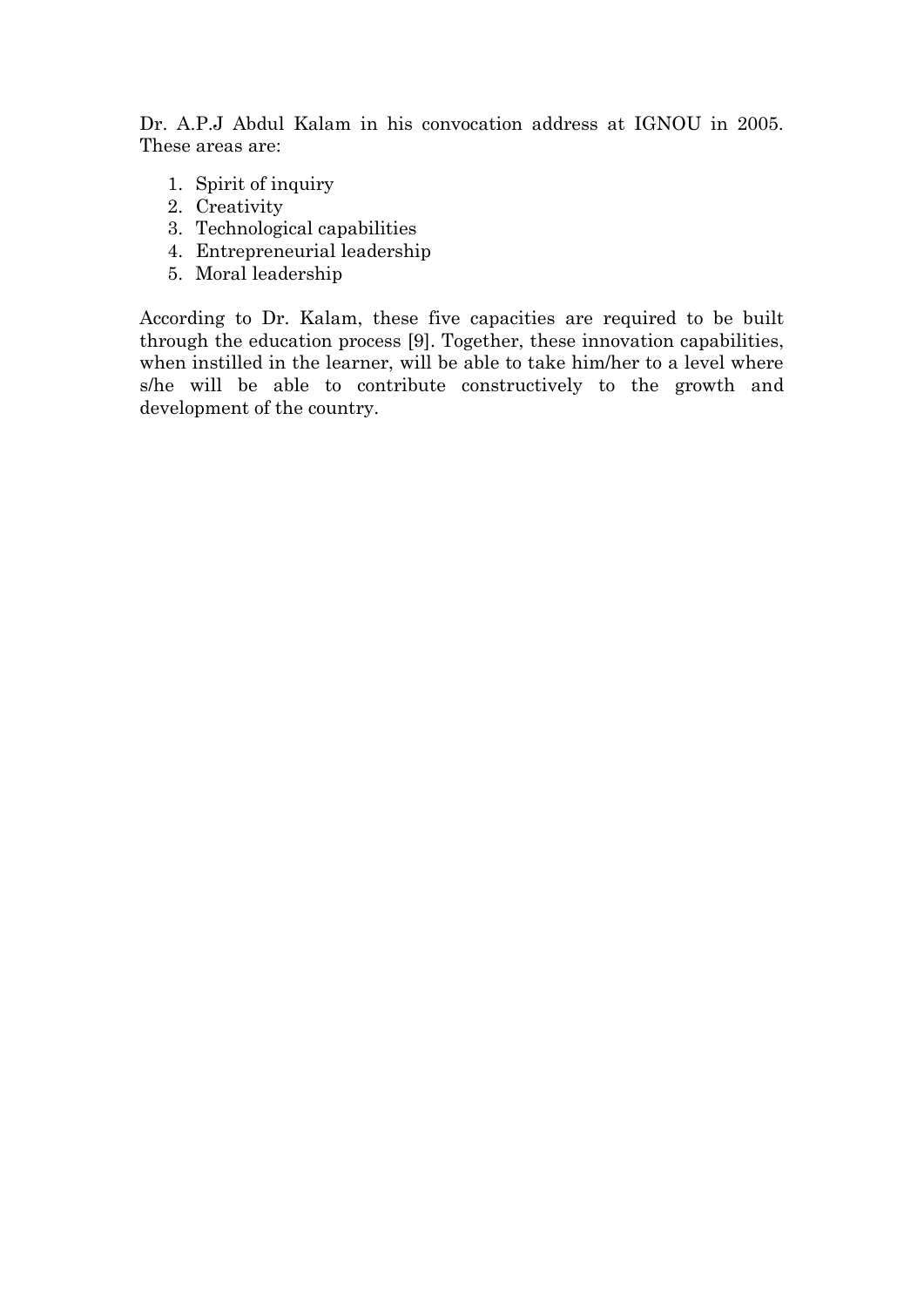# OBJECTIVE OF THE STUDY

The main objective of this study was to learn about the perception of innovation among the learners of IGNOU. This study is expected to aid in formulating a suitable environment for fostering the innovative spirit in the learners.

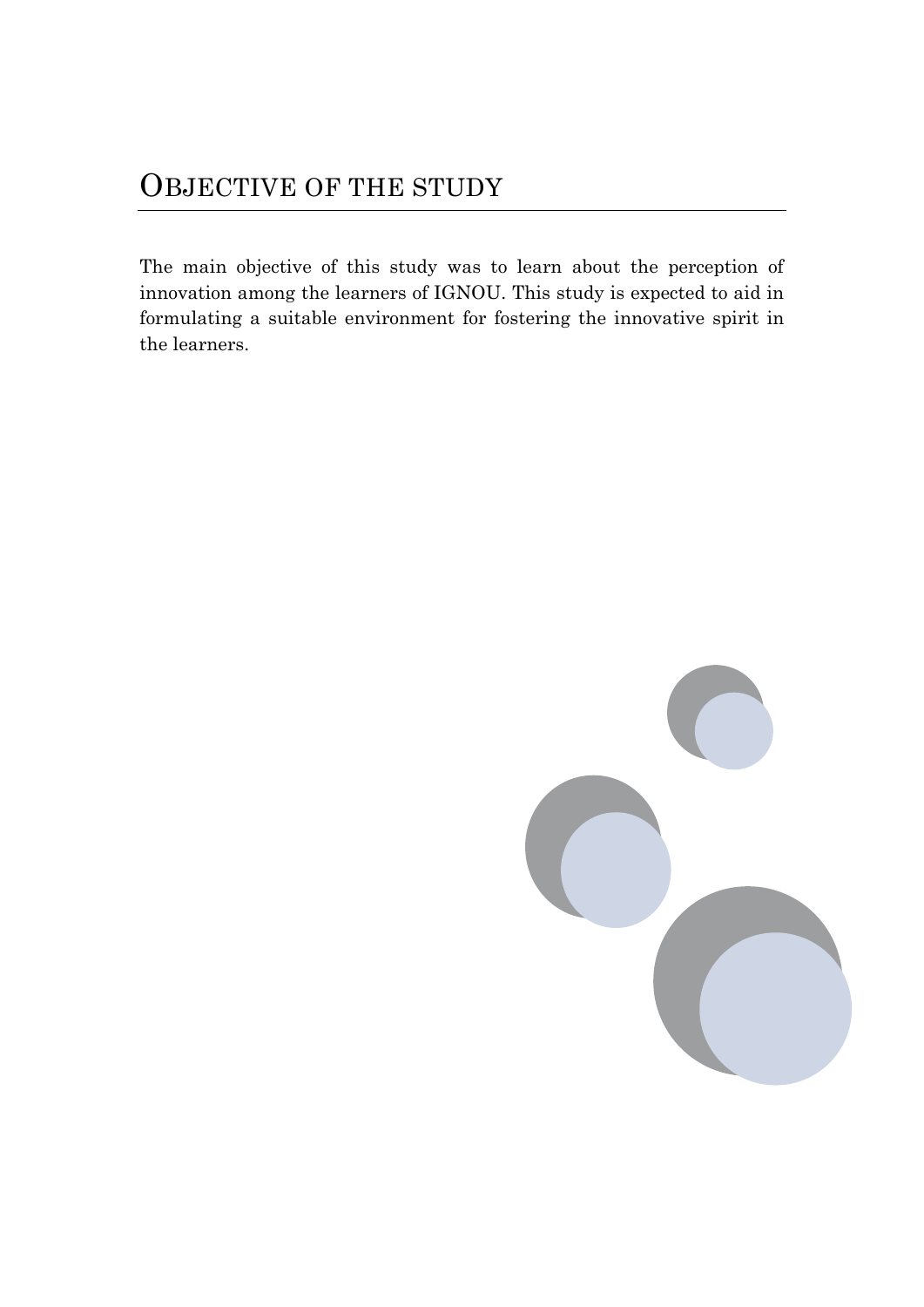# **1.Sample**

This study was carried out on the enrolled learners of IGNOU at the Headquarters in Delhi. The sample size was a total of 100, which comprised graduate learners, post graduate learners, and M.Phil and PhD learners.

# **2. Methodology**

A questionnaire was employed for the study. The questionnaire was structured with a few objective type questions, questions employing the five-point Likert scale, and open ended questions for opinions and suggestions. The questionnaires were distributed to the learners who were participating in the 28th Convocation of IGNOU in Delhi.

# **3. Data analysis**

The data was analysed using appropriate statistical methods using Ms Excel and expressed as percentages.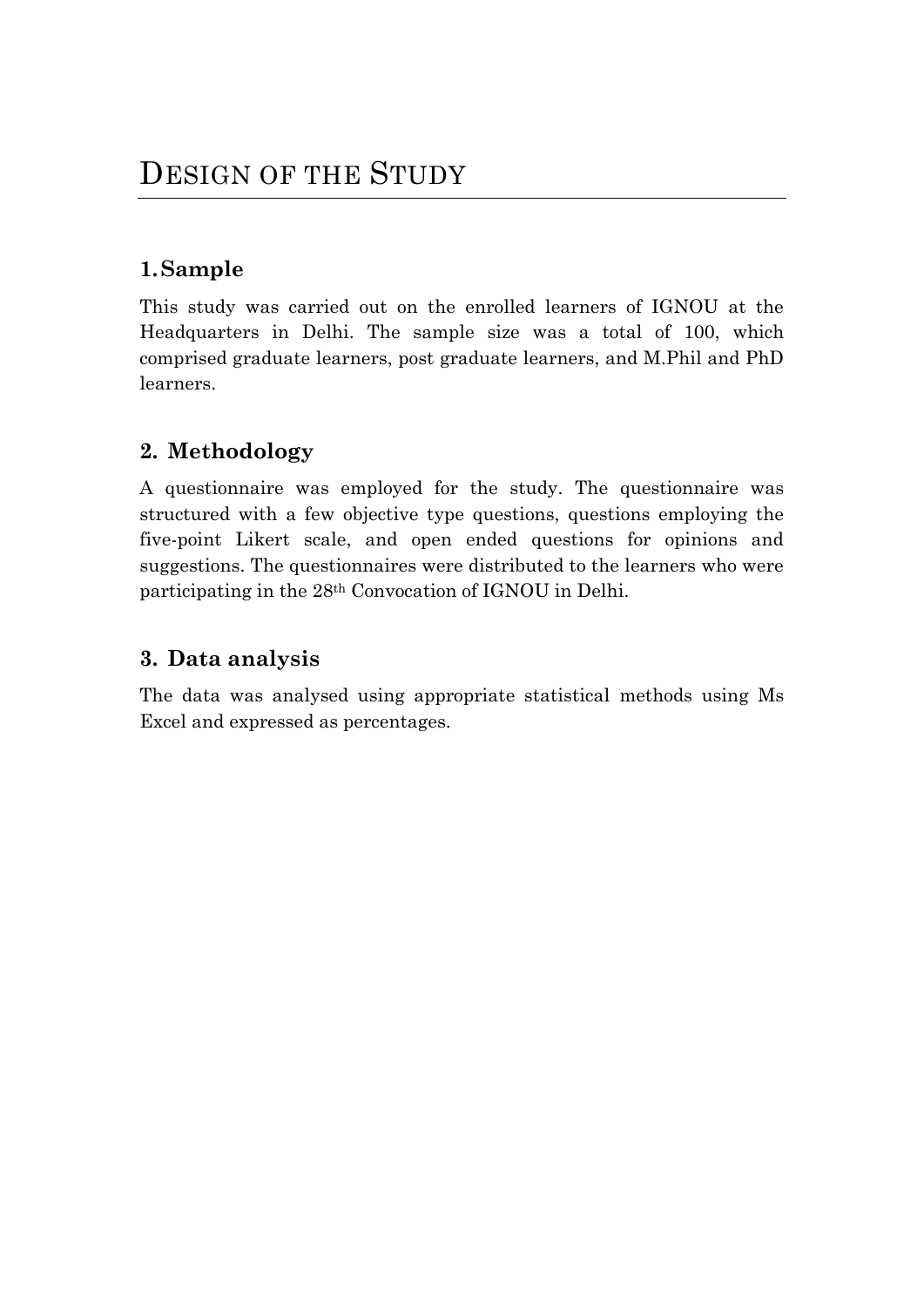# **RESULTS**

The data has been analysed and is presented below:

# **1. Sample:**

The questionnaire was distributed to 150 respondents, out of which 100 responses were obtained (n=100). They comprised graduate learners, post graduate learners, and M.Phil and PhD scholars. The respondents for this study were drawn from across 20 disciplines. These included Commerce, Science, Sociology, English, Education, Social Work, Hindi, Public Administration, Political Science, Psychology, Computers, Economics, Library Science, Management, Tourism, Rural Development, French, History, Nursing, and Fine Arts.

# **2. Learners' definition of innovation**

The learners defined their perception of innovation as follows:

Innovation is

- creating something original, unique, different or new process or product.
- improving the existing system by changing the way it has been implemented.
- seeing and doing things differently in a smarter way that showcases one's creativity.
- applying creativity for new ideas for simplifying procedures and practices and make them more effective and user friendly.
- improving inventions by tailoring with local demands to contribute to the development of a society in a sustainable manner, and for the peace and tranquility of the society.

# **3. Learners' perception of an innovator**

a. A majority of the learners (85 %), agreed, with 46 % strongly agreeing, that innovators do things differently, whereas only one per cent of them disagreed (Fig. 1a).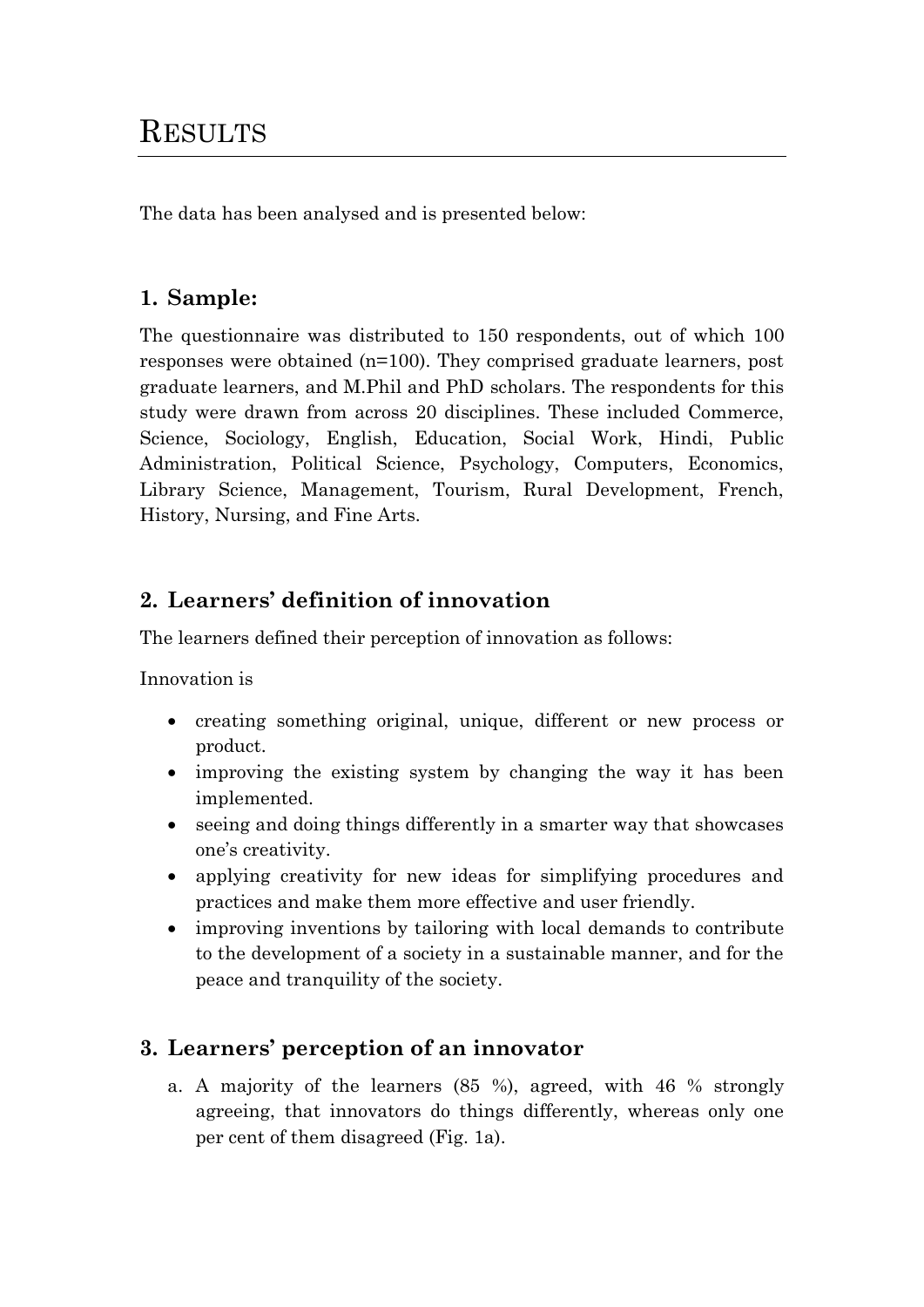b. A majority of the learners (75 %) of the learners agreed (46 % strongly agreed) that the innovators are constantly questioning things whereas about 14 % said that they did not agree (Fig. 1b).



**learners' perception of innovators doing things differently.**



- c. Eighty six per cent of the learners agreed (42 % strongly agreed) that innovators generated ideas. There was no response from 11 % of the learners on the matter (Fig. 1c).
- d. A majority of the learners (73%) agreed (33 % strongly agreed) that innovators like to take risks (Fig. 1d).





**Figure 1c. Graph showing the learners' perception of innovators generating ideas.**

**Figure 1d. Graph showing the learners' perception of innovators liking taking risks.**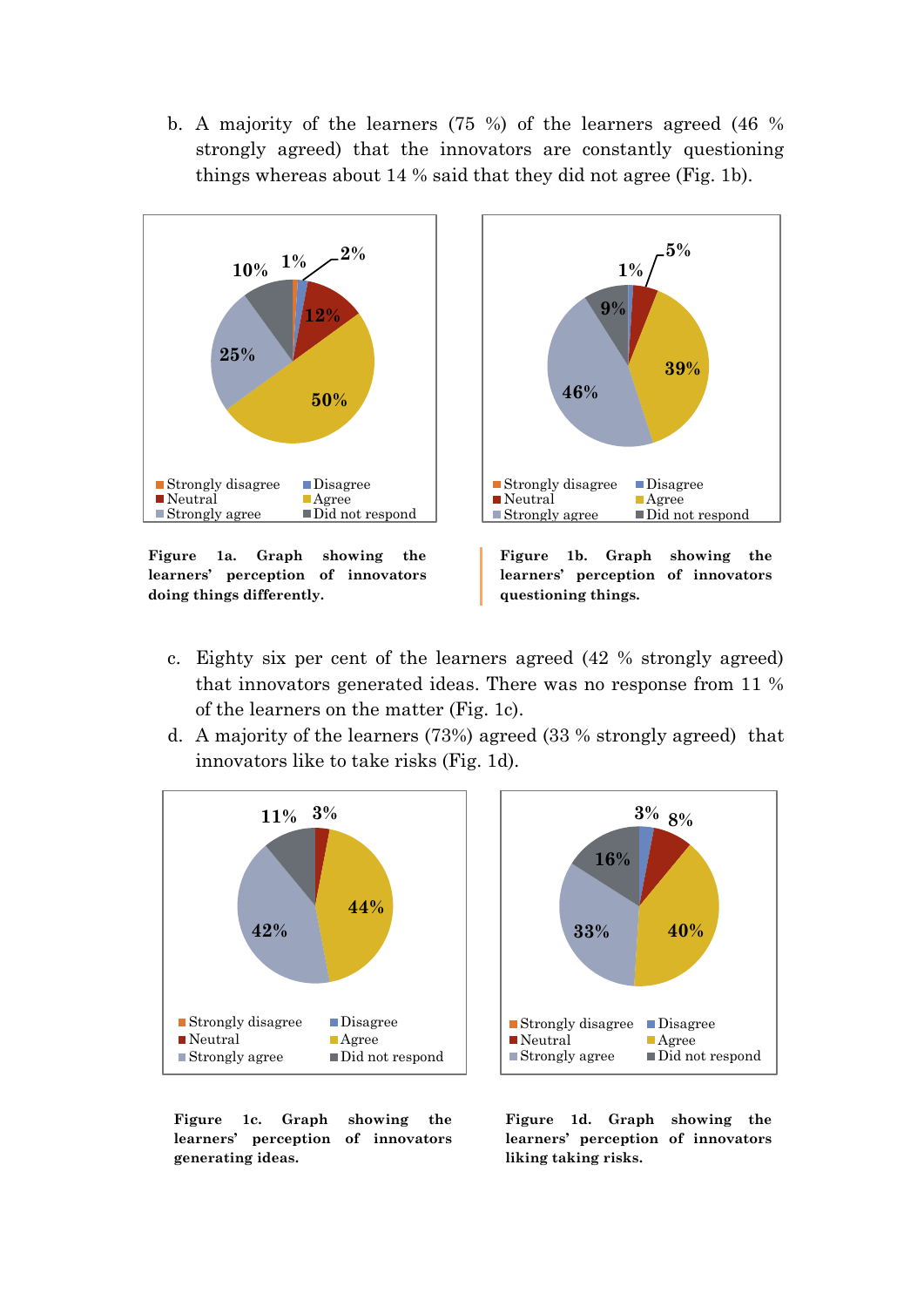- e. A majority of the learners (84%) agreed (57 % strongly agreed) that innovators are curious and love to learn new things (Fig. 1e).
- f. Seventy five per cent of the learners agreed (41 % strongly agreed) that innovators are highly creative people (Fig. 1f).



**Figure 1e. Graph showing the learners' perception of innovators being curious and love learning new** 

**Figure 1f. Graph showing the learners' perception of innovators being highly creative people.**

- g. Seventy six per cent of the learners agreed (41 % strongly agreed) that innovators are committed to their ideas (Fig. 1g).
- h. Seventy one per cent of the learners agreed (35 % strongly agreed) that innovators earn from their mistakes (Fig. 1 h).





**Figure 1g. Graph showing the learners' perception of innovators being committed to their mistakes.**

**Figure 1h. Graph showing the learners' perception of innovators learning from mistakes.**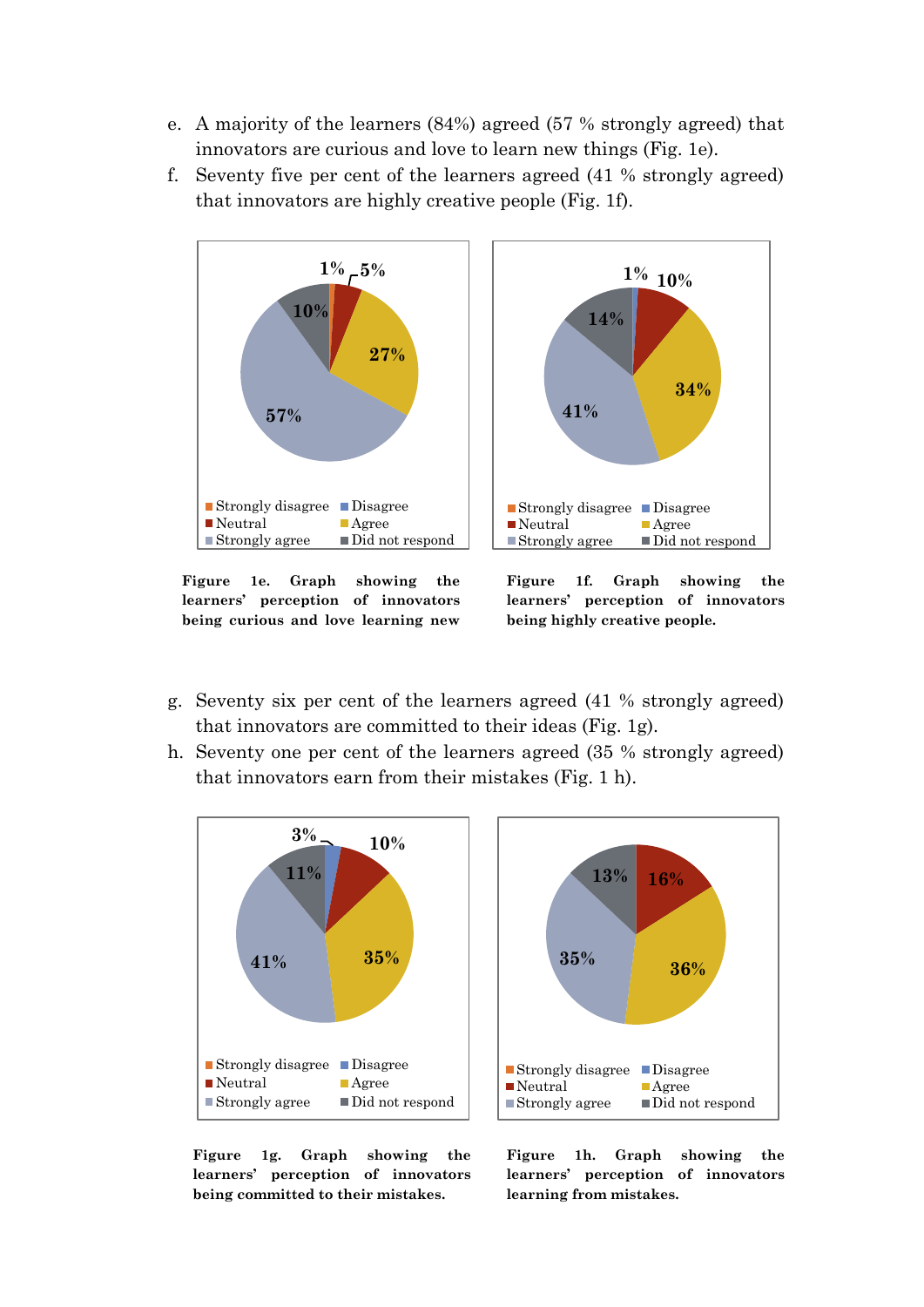- i. Seventy eight per cent of the learners agreed (32 % strongly agreed) that innovators strive for excellence (Fig. 1i).
- j. Seventy five per cent of the learners agreed (44 % strongly agreed) that innovators are persistent and hard working (Fig. 1j).



**Figure 1i. Graph showing the learners' perception of innovators' habit of striving for excellence.**

**Figure 1j. Graph showing the learners' perception of innovators being persistent and hard working.**

#### **4. Rating on their innovativeness**

- a. About 44 % of the learners rated themselves highly for doing things differently. An additional 44 % of the learners rated themselves moderately (Fig. 2a).
- b. About 44 % of the learners rated themselves highly for constantly questioning things. About 22 % of the learners rated themselves moderately (Fig. 2b).





**Figure 2a. Graph showing the learners' rating of doing things differently.**

**Figure 2b. Graph showing the learners' rating of questioning things.**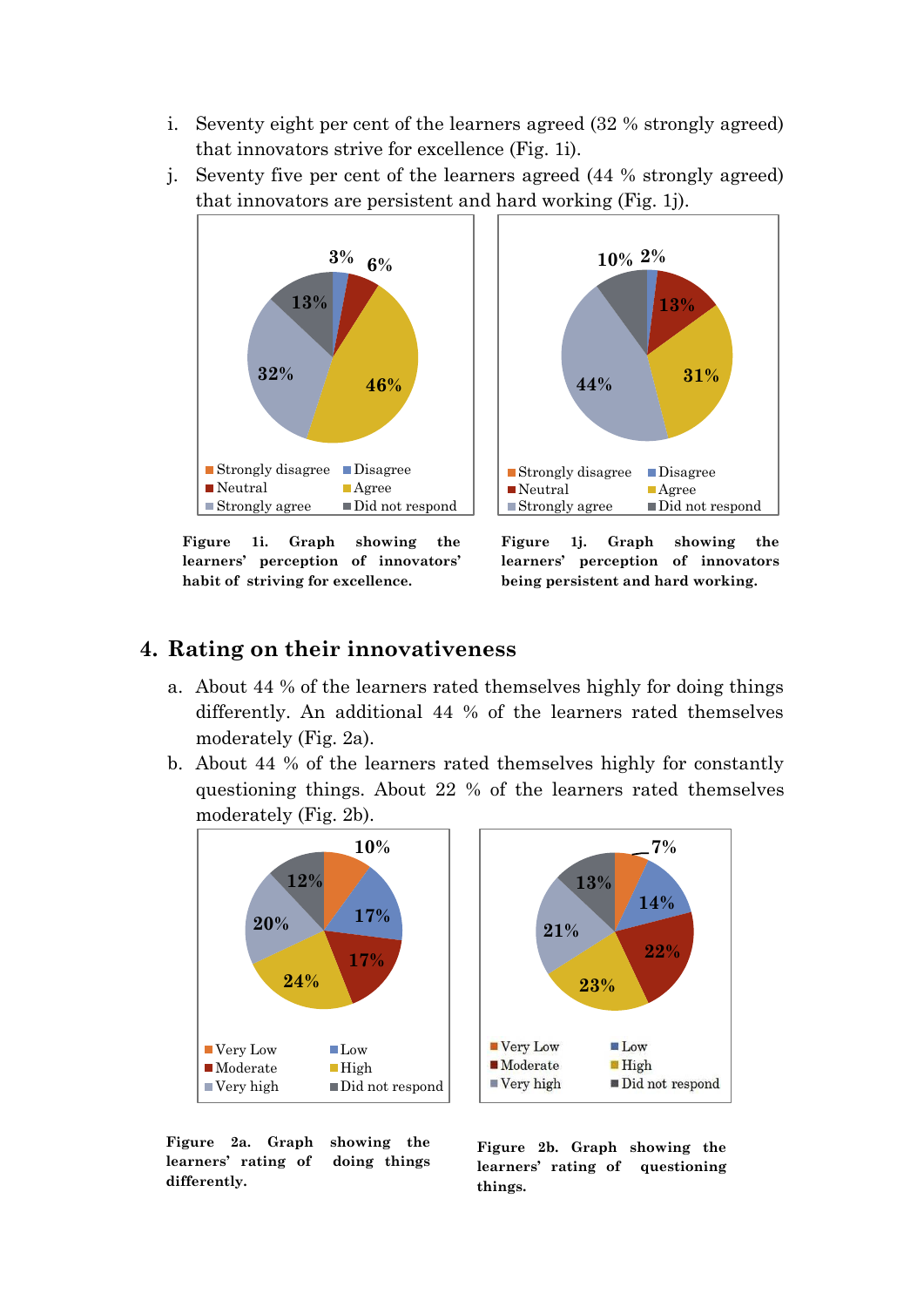- c. Around 38 % of the learners rated themselves highly for generating ideas. About 14 % of the learners rated themselves moderately for generating ideas (Fig. 2c).
- d. About 39 % of the learners rated themselves highly for the fact that they took risks (Fig. 2d).



**Figure 2c. Graph showing the learners' rating on generating ideas.**



- e. About 52 % of the learners rated themselves highly (36 % rating very highly) for the fact that they loved to learn new things (Fig. 2e).
- f. Around 40 % of the learners rated themselves highly for being creative. About 17 % of the learners rated themselves moderately for being creative (Fig. 2f).



**11% 13% 14% 13% 16% 27% 17%** Very Low **Low**  $\blacksquare$  Moderate **High**  $\blacksquare$  Very high Did not respond

**Figure 2e. Graph showing the learners' rating of being curious and love learning new things.**

**Figure 2f. Graph showing the learners' rating of being highly creative people.**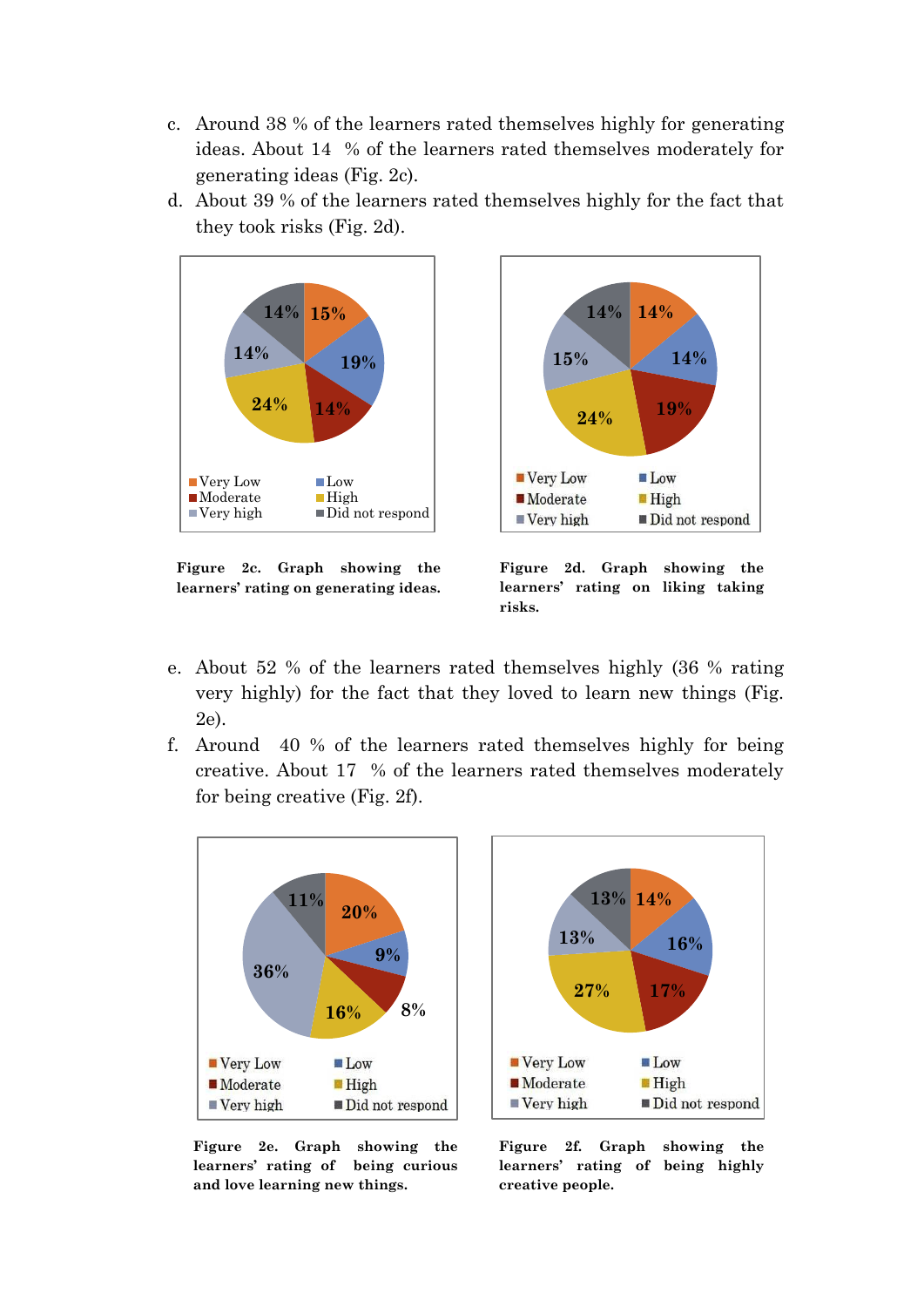- g. About 44 % of the learners rated themselves highly for being highly committed to their ideas. About 19 % of the learners said they were moderately committed (Fig. 2g).
- h. About 45 % of the learners rated themselves highly for learning from their mistakes (Fig. 2h).



**Figure 2g. Graph showing the learners' rating of being committed to their ideas.**

**Figure 2h. Graph showing the learners' rating of learning from mistakes.**

- i. Forty six per cent of the learners rated themselves highly for the fact that they strive for excellence. About 38 % of the learners rated themselves moderately (Fig. 2i).
- j. Fifty one per cent of the learners rated themselves highly for being persistent and hard working (Fig. 2j).





**Figure 2i. Graph showing the learners' rating for the habit of striving for excellence.**

**Figure 2j. Graph showing the learners' rating for being persistent and hard working.**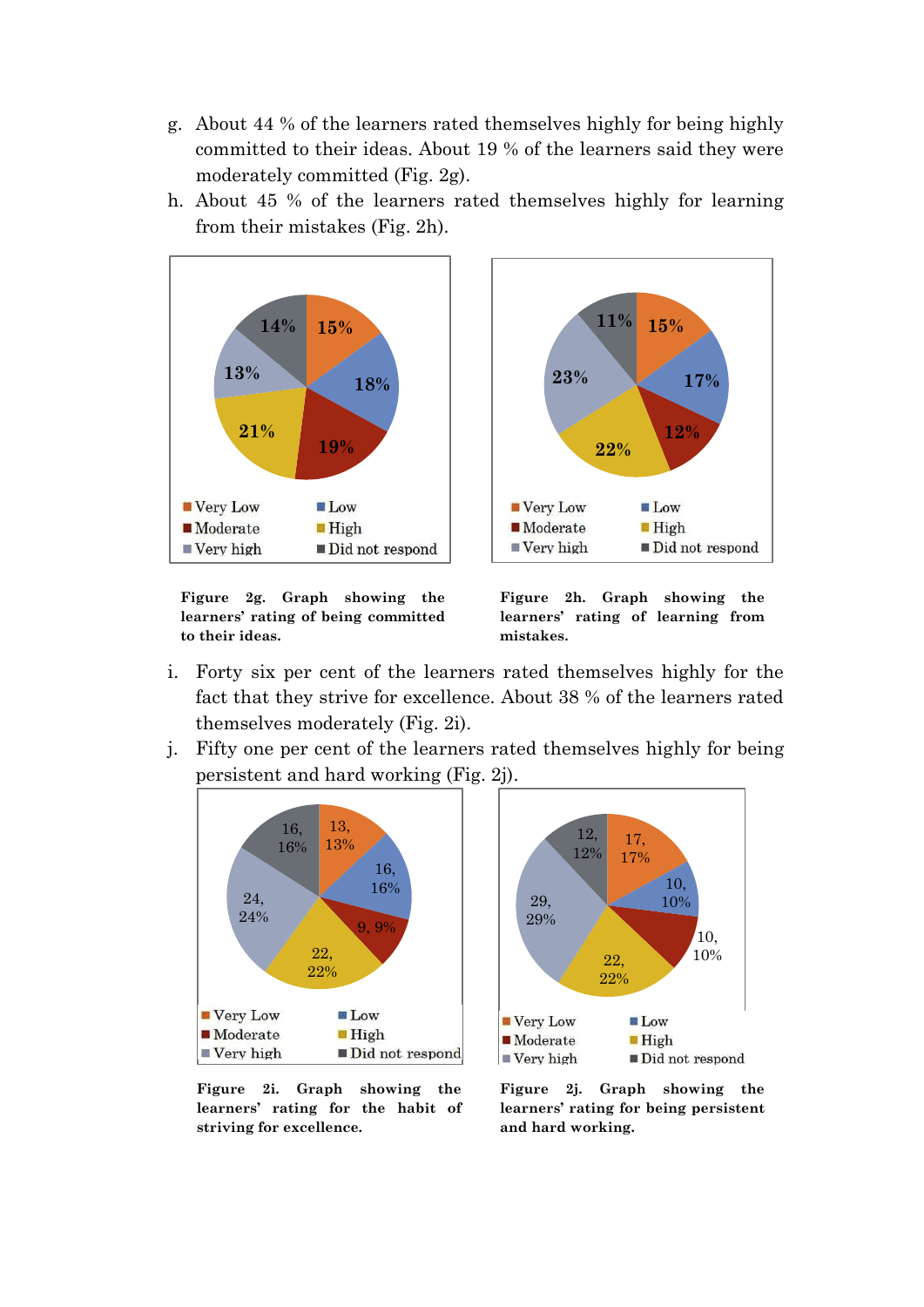### **5. Innovators' need for a suitable environment**

About 33% of the learners said that innovators need a suitable environment whereas 21% disagreed. There was no response from 48 % of the learners.

The learners who said that innovators needed a suitable environment provided their opinion in the elements of a suitable atmosphere for innovation, both at home and work place. These are listed below.

An environment where

- i. talent and hard work is appreciated
- ii. those who take risks are motivated
- iii. someone believes in you
- iv. there is good leadership
- v. there is ease of choosing one's work area
- vi. there is less work pressure
- vii. there are suitable resources, such as
	- a. books
	- b. organized set up
	- c. instruments

The learners who said that innovators did not need any environment opined that:

- i. Innovators can find their ways in difficult conditions also.
- ii. Real innovators could create the (conducive) situation on their own.
- iii. Innovators will innovate under challenging environment.
- iv. Any environment would be suitable with the right attitude.
- v. Passion can lead the innovators to move up the ladder of success.

#### **6. Areas in which the University has been innovative**

The learners provided the following response (Table 1.)

- a. Thirty seven per cent of the learners said that IGNOU has not been innovative in the process of admission whereas about 34 % of the learners said that the University has been innovative.
- b. About 44 % of the learners said that IGNOU has not done innovations in the distribution of study materials. About 33 % of the learners said that the University has done innovations.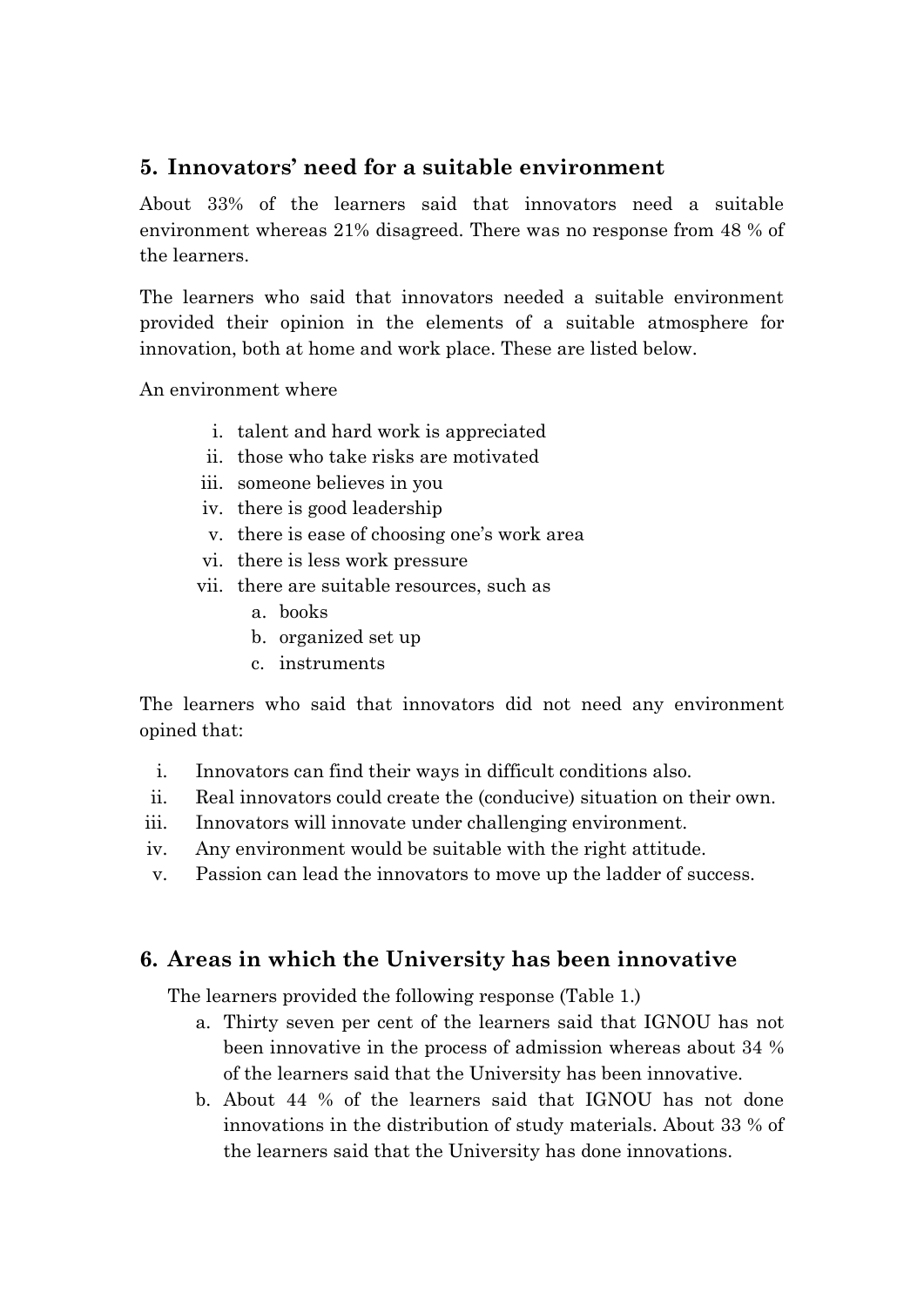- c. Almost half of the learners (50%) said that IGNOU has not been innovative in its orientation programmes.
- d. More than half of the learners (54 %) said that IGNOU has not innovated in its counseling sessions.
- e. About 47 % of the learners said that IGNOU has not been innovative in student support for the entire duration of their study.
- f. About 53 % of the learners said that IGNOU has made mo innovatins un the area of technology support, such as Audio/Video material.
- g. A majority (58 %) of the learners said that IGNOU has negligible innovations in learner support using ICT material, such as emails, discussions etc.

|  | Table 1. Rating of innovations done by IGNOU by the learners. |
|--|---------------------------------------------------------------|
|--|---------------------------------------------------------------|

| Sl.<br>No.     | <b>Areas</b>                                                          | Very<br>low<br>$(\%)$ | Low<br>$(\%)$ | Average<br>$(\%)$ | High<br>$(\%)$ | <b>Very</b><br>high<br>$(\%)$ | N <sub>o</sub><br>response<br>$(\%)$ |
|----------------|-----------------------------------------------------------------------|-----------------------|---------------|-------------------|----------------|-------------------------------|--------------------------------------|
| a.             | Admission<br>process                                                  | 13                    | 17            | 17                | 17             | 17                            | 19                                   |
| $\mathbf{b}$ . | Distribution<br>of study<br>material                                  | 8                     | 22            | 15                | 23             | 17                            | 22                                   |
| c.             | Orientation<br>programme                                              | 12                    | 15            | 23                | 17             | 11                            | 22                                   |
| d.             | Counseling<br>sessions                                                | 13                    | 26            | 18                | 10             | 11                            | 22                                   |
| e.             | Student<br>support for<br>the entire<br>duration of<br>your study     | 17                    | 14            | 16                | 21             | 10                            | 22                                   |
| f.             | Technology<br>support (e.g.<br>Audio/Video<br>material)               | 16                    | 19            | 18                | 14             | 12                            | 21                                   |
| g.             | Learning<br>support using<br>ICT (email,<br>discussion<br>forum etc.) | 8                     | 18            | 32                | 12             | 10                            | 20                                   |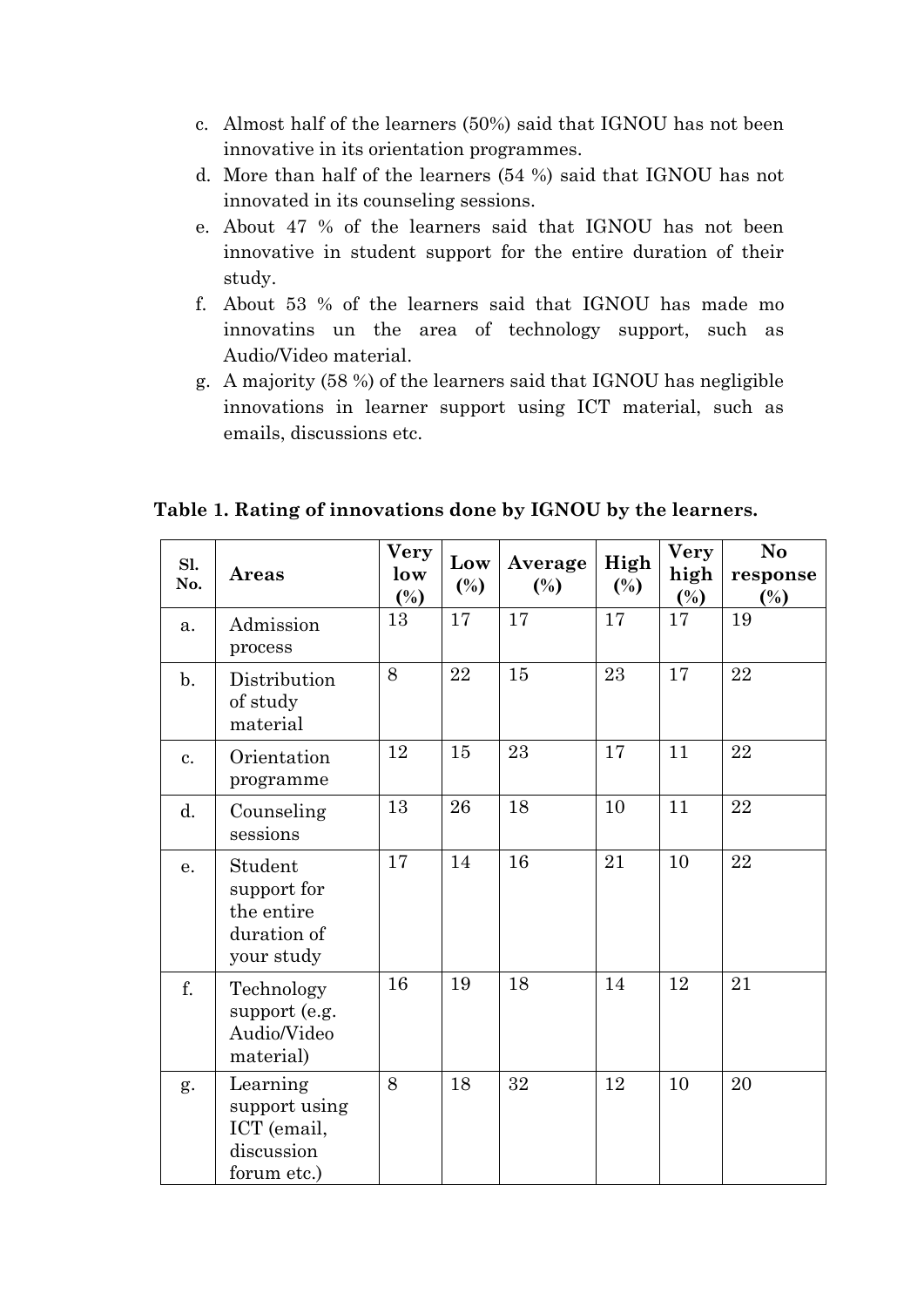# **7. Innovation by the University that has been helpful to the learners**

The learners provided the following areas in which the University has done innovations that have been helpful to them:

- Study material
	- o Study material designed by experts
	- o Post Graduate Diploma in Social Work
	- o Study materials prepared and presented timely, and feedback adequately
- Student support
	- o [Received] advice [on] anything in the university
	- o Very good interactive counselling sessions and learning support, and good interpersonal relationships
	- o Regular interaction with the facilities (director of the school)
	- o Regular notifications of various events through SMS
	- o Mobile service at the time of degree distribution has made the process smooth.
- E-services
	- o Online information to students individually
	- o Admission, examinations details, etc. online
	- o Online submission of examination form, fees etc.
	- o Online question papers
	- o Online study material, e-book stores
- Electronic Media Production Centre, *E-Gyankosh*
- Exemption of course work in [Research degree programmes] for those who have 5 year teaching experience
- RTA Scheme, sign language course

# **8. Suggestions for the areas in which the University should innovate**

The learners provided the following areas in which the University needs to innovate:

- The 'May I help You' service should be improved
- Communication channel should be broadened
	- o communication on time
	- o increase interaction between faculty & student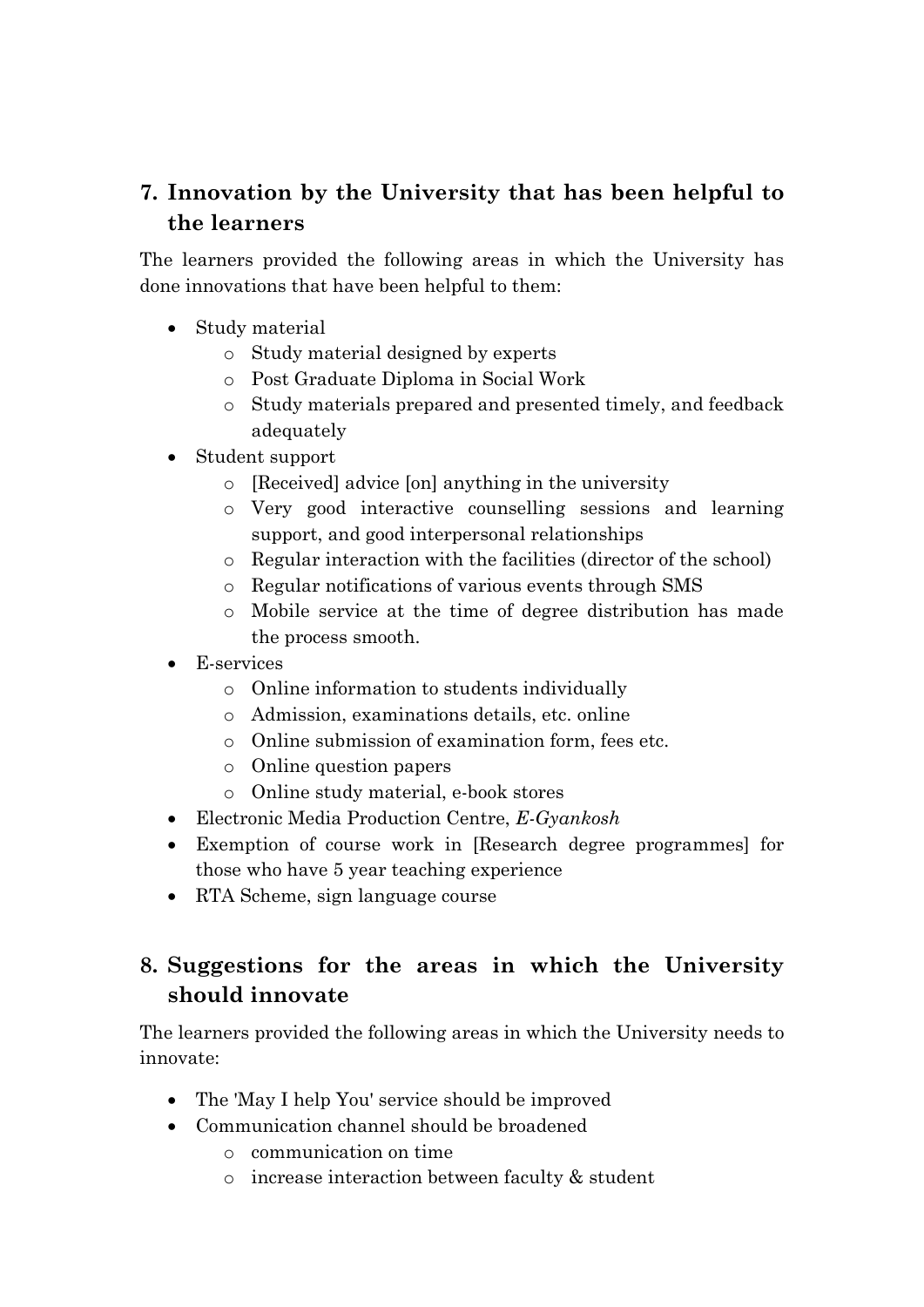- o more interactions through videos, visuals etc. with the students
- o SMS services or emails for courses or any new things happening in IGNOU
- o all information should be updated on the internet
- New technology should be used
	- o cloud computing
	- o android
- Fee-structure should be less.
- Study material
	- o Improvement in the material
	- o distribution on time
	- o made available online
- Counselling
	- o Rather than focussing on theoretical concepts, more emphasis should be on practical things.
- Approval of synopsis and projects on time
- Online submission of progress reports
- Proper grievance management
- The University should work for the partner institutions abroad
	- o providing connecting service, orientation, tutorial and others to the learners abroad
- Student friendly environment
- Research work environment
- Creative teaching methods
- Alumni in innovation in teaching and learning

# **9. Innovation designed by the learners**

About 9 % of the learners said that they had done innovations, whereas 12 % said they hadn't done any. About 79 % of the learners did not respond to the question.

Some of the innovations done by the learners are listed below:

- Digital mode of teaching
- Management Information System
- Preparation of Detailed Project Report through SMS or email
- Rural Economy development and new venture creation opportunity though tourism business
- Plant tissue culture media, which is economical and can reach farmers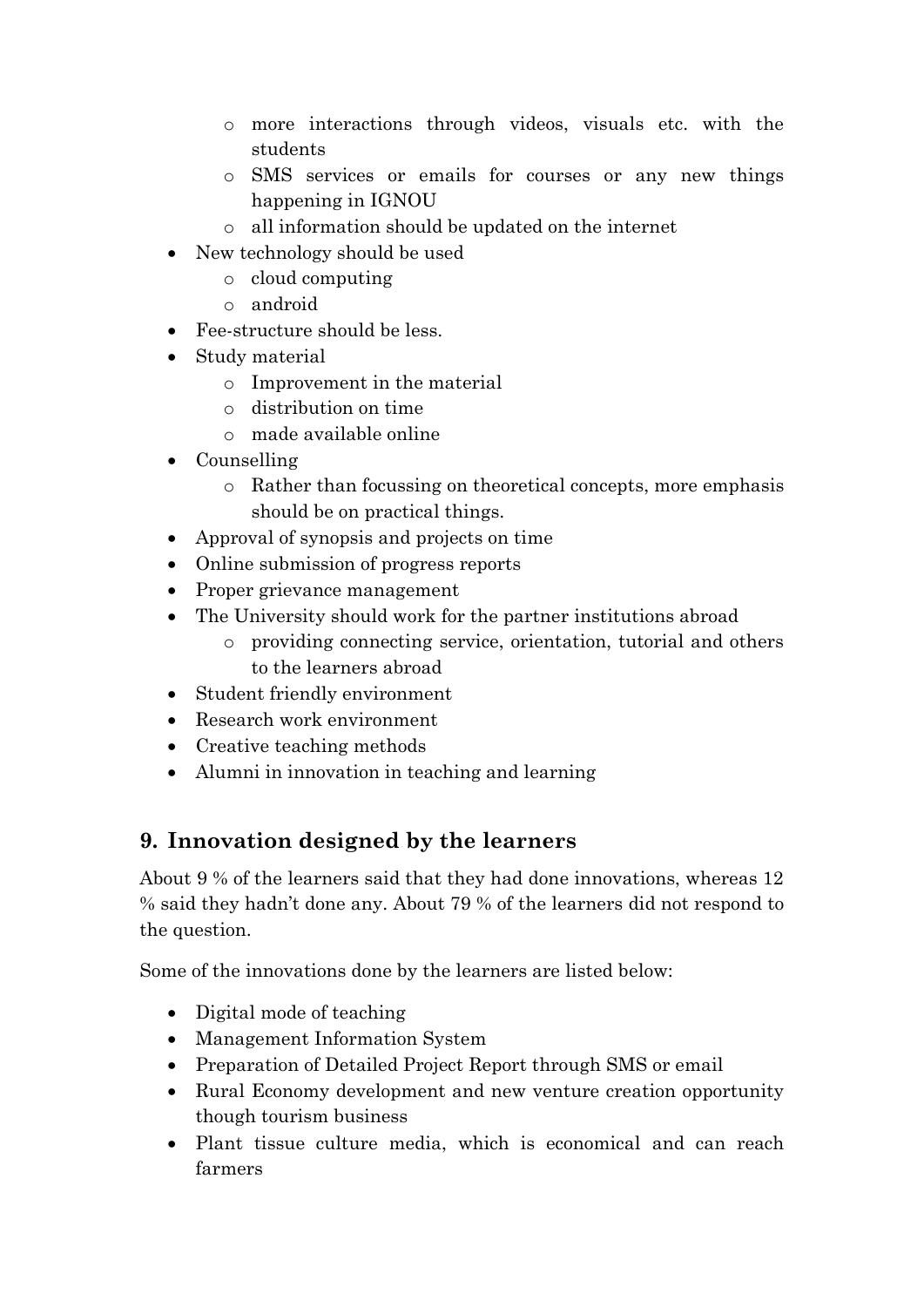• a screenplay for a film

# **10. Learner participation in the innovation activities of the University**

About 40 % of the learners said they were willing to participate in the innovation activities of the University. There was no response from the rest of the learners.

The areas in which the learners expressed interest to participate are:

- 1. Advertising
- 2. Biotechnology
- 3. Creative design
- 4. Creative teaching
- 5. Company accounts
- 6. Corporate laws
- 7. Corporate governance
- 8. Course design
- 9. Education
- 10.Environmental studies
- 11.Financial risk activity
- 12.Genetics
- 13.Gerontology
- 14. Indo-French bilateral relation
- 15. Information Technology
- 16. Innovation
- 17.Language Sociology
- 18.Molecular biology
- 19.New teaching methodologies
- 20.Nursing
- 21.Plant tissue culture
- 22.Public health
- 23.Research and development
- 24.Skill based programmes
- 25.Social science

The activities the learners were interested in were the following:

- Teaching by
	- o Lecture
	- o E-learning
	- o Developing study materials
	- o Developing effective teaching modules
- Promoting IGNOU courses among prospective learners through internet, through SMS, or verbally.
- Research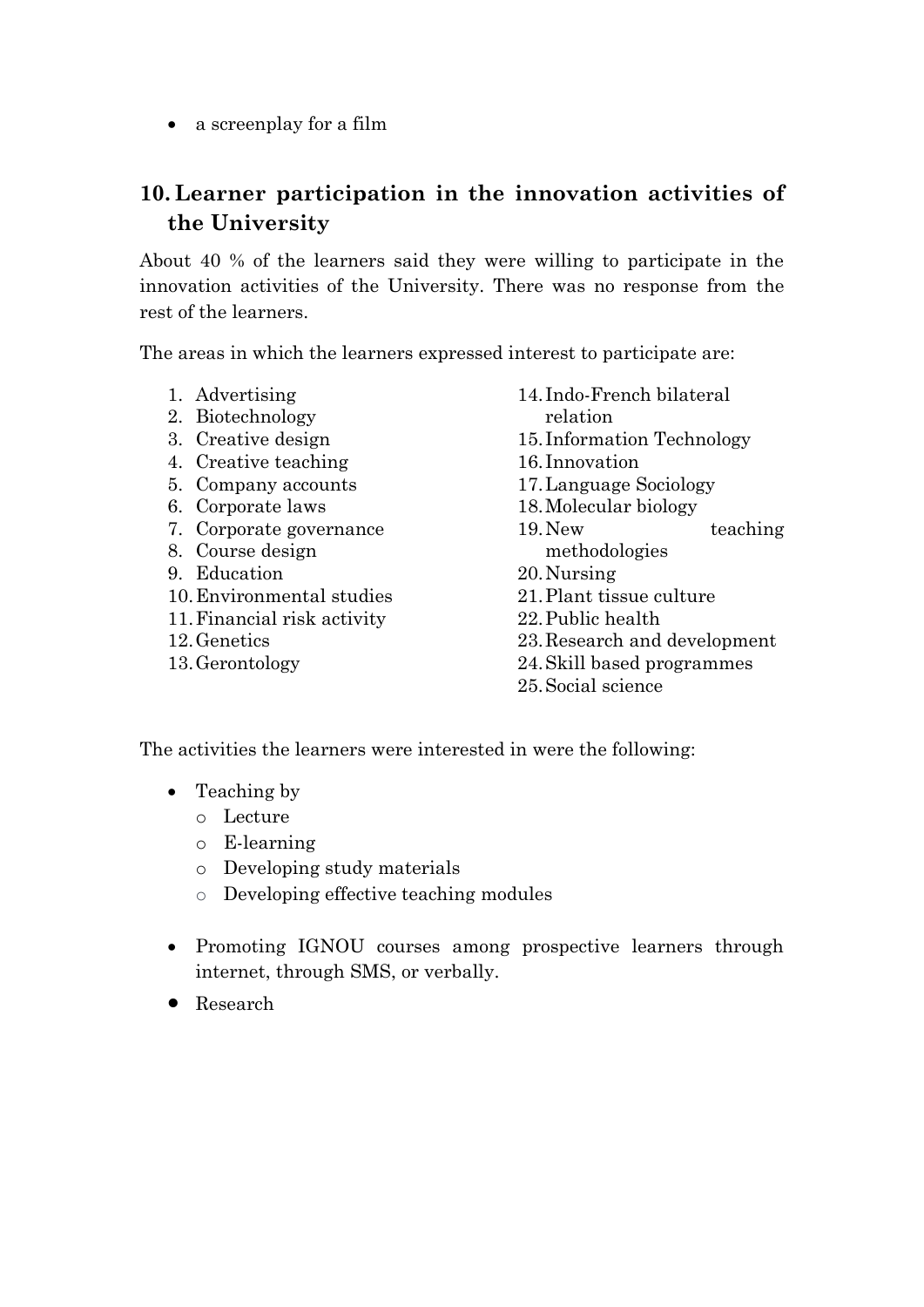# **DISCUSSION**

The present study focused on the perception of the IGNOU learners about innovation. The learners were asked about what they thought of innovators. They were also asked to rate themselves as innovators. Further they were asked if innovators needed a suitable environment to carry out their innovation activities. To understand how they see IGNOU as an innovative University, they were asked to list the areas in which they felt the University was being innovative and rate these areas. They were also asked to list any specific innovations by the University that had been of help to them. The learners were asked to suggest areas in which the University could innovate. Finally they were asked to list any innovations they had done, or list an area where they would like to innovate in collaboration with the University.

The results indicated that the learners were well aware of innovation and its elements as evidenced from the remarkable definition of innovation they provided. It was also found that a majority of the learners understood the personality and qualities of an innovator. They agreed that innovators did things differently, were curious people, loved to learn new things, generated ideas, highly creative, took risks, learnt from their mistakes, pushed for excellence, and were hardworking. It can thus be safely concluded that the learners of IGNOU do have a clear perception of innovation and the qualities of innovators.

However, when asked to rate themselves, many of the learners said they were not innovative, as evident from their self-ratings. Less than half (about 40 %) of the learners were found to have qualities of an innovator in their self-ratings. In fact a surprising finding was that many of the learners (about 46 %) did not respond to the question on whether a suitable environment was needed to carry out innovations. However, 33 % of the learners said that a conducive environment was needed for innovators. Interestingly, 21 % of the learners said the innovators were motivated enough to build their own environments for innovation. This latter group of learners indeed seems to have the quality of innovators. These observations call for a careful study, and the development of suitable environment and interventions to include more learners into the innovator ambit.

The learners said that the University, overall, has not been innovative. They did not find any noteworthy innovations in the areas of admission, study material distribution, orientation programme, counseling session, and student support, including technology support and learning support.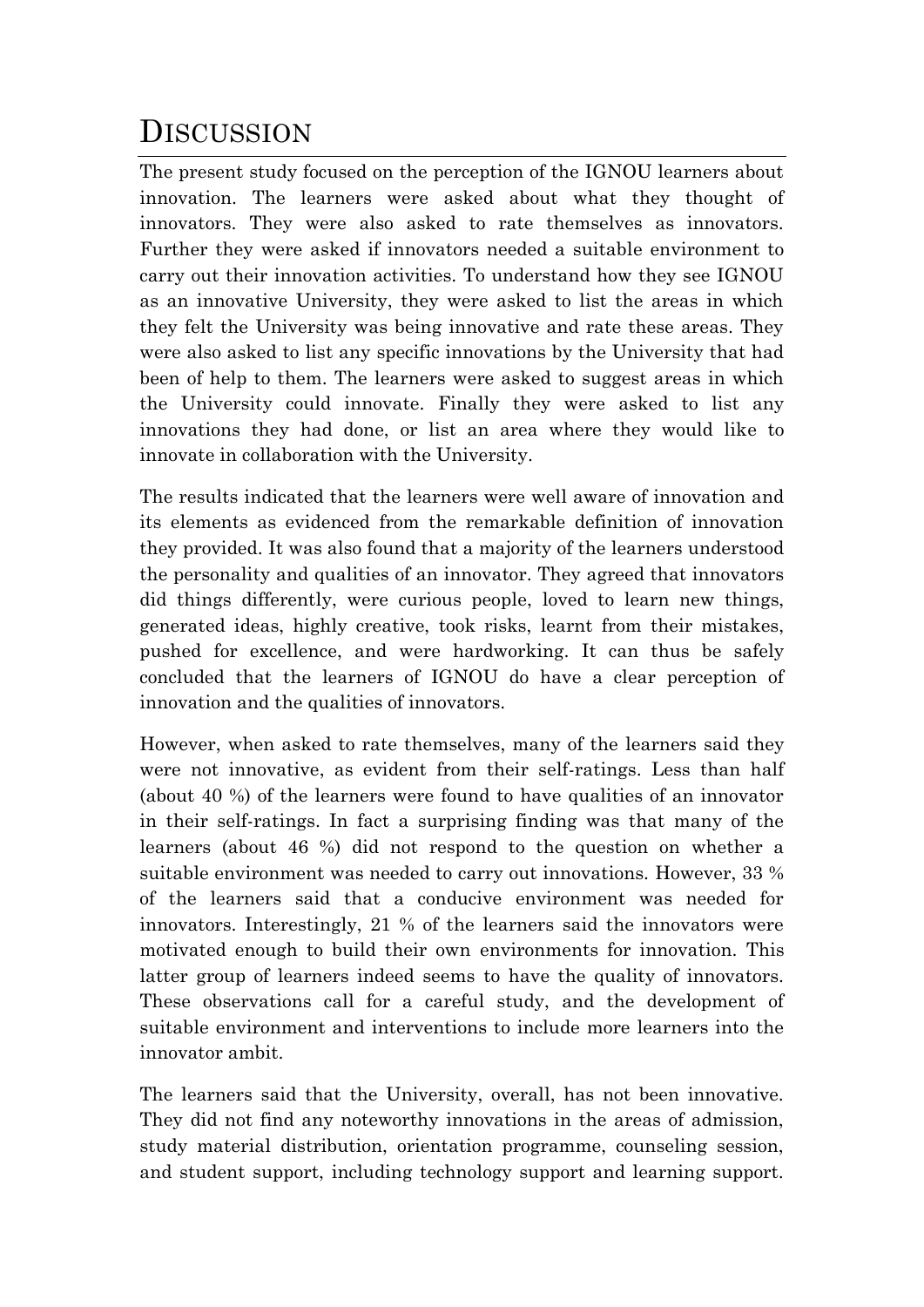There were some innovations listed by the students as being helpful, which included mostly online services. However, the scalability and sustainability of these services need to be looked into and improved. The learners listed many areas in which the University needs to innovate that includes a robust student support system, use of new and upcoming technologies, creative content, international support, and creating an environment for research and innovation. At present the scenario looks dismal. It seems these aspects need a through relook with a strong intent for innovation.

Most of the learners did not seem to have got an opportunity to be innovative in their respective areas of study. A small number (9%), perhaps the research scholars, had however tried to be innovative in their respective fields of study. Clearly, the University needs to work harder in this direction to foster creativity and innovations among its learners.

The learners opted to participate in the innovation activities of the University in the capacity of a teacher, a researcher and also as a promoter of IGNOU courses. They listed 25 diverse subjects in which they were eager to contribute.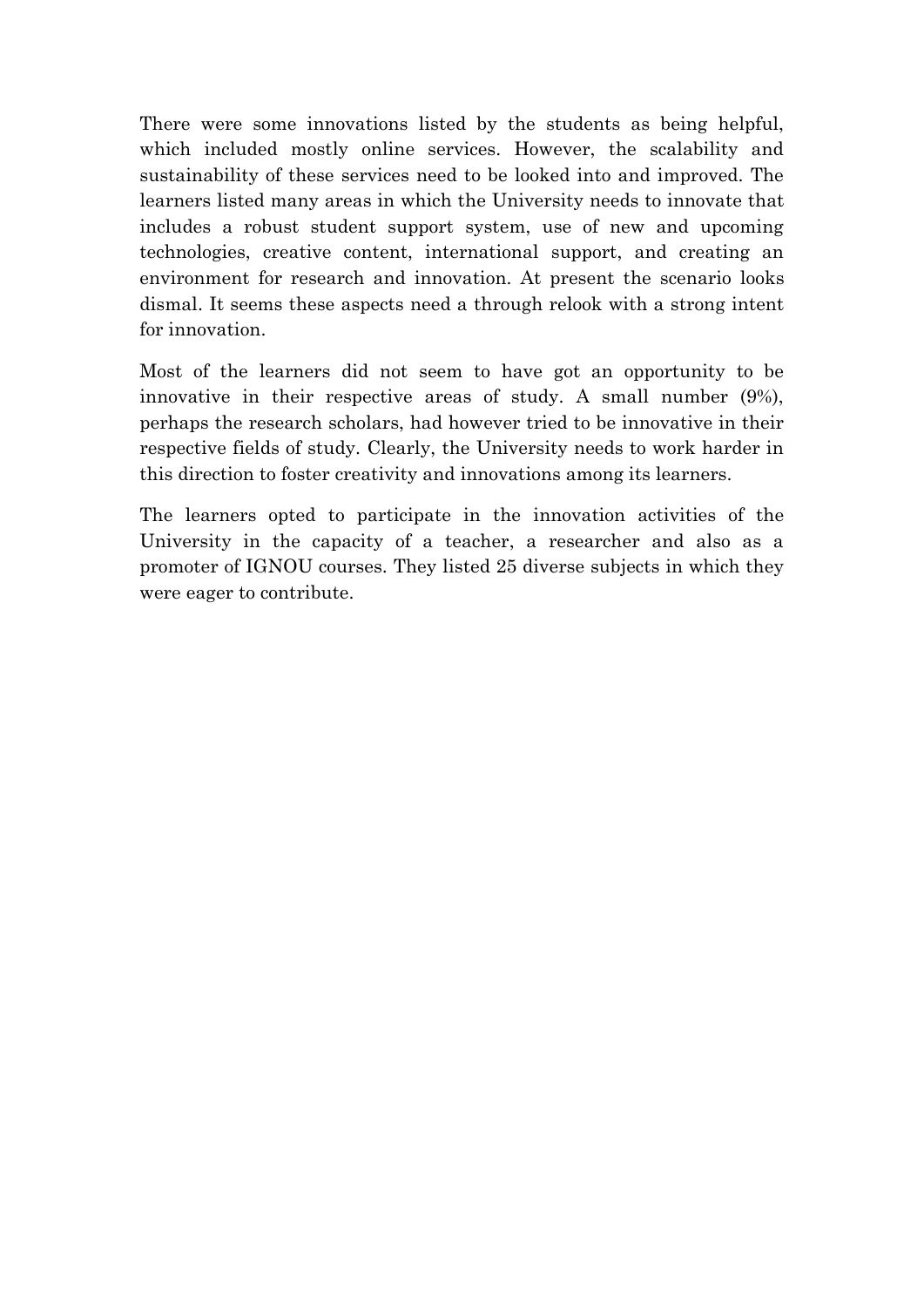# CONCLUSION AND RECOMMENDATIONS

From the results of the study and the discussion, it is concluded that there is a strong need for IGNOU to take effective steps to foster creativity and innovation among its learners. The results of the study indicate that the learners are well aware of innovation and a number of them possess the requisite qualities of innovators. Those who are not aware need to be made aware of innovation; and their inherent creativity needs to be suitably nurtured by the University. This also holds true for all those learners who are currently pursuing their studies and also those who are the prospective learners of IGNOU. The learners of this study have clearly asked for a student-friendly environment that supports research and innovation. Furthermore, they are willing to be stakeholders in the University's mission of fostering such an environment.

#### *Recommendations*

A student friendly environment should be created at IGNOU through the following interventions:

- 1. A robust communication system using new and upcoming technology must be established to connect the learners with the teachers, academics, academic counsellors and the administrators in the University.
- 2. A 'May I help You' service for the students should be in place 24 x 7.
- 3. Quick updating of information on the IGNOU website should be done.
- 4. New and upcoming technologies should be used for teachinglearning and administrative purposes.
- 5. The University should effectively reach out to students abroad.
- 6. A strong student grievance management should be in place.
- 7. Creative study material should be developed and made available online
- 8. Creative teaching methods should be devised. More emphasis should be given on practicals in the counselling sessions.
- 9. Research work environment should be provided.
- 10.Alumni should be invited for innovations in teaching and learning.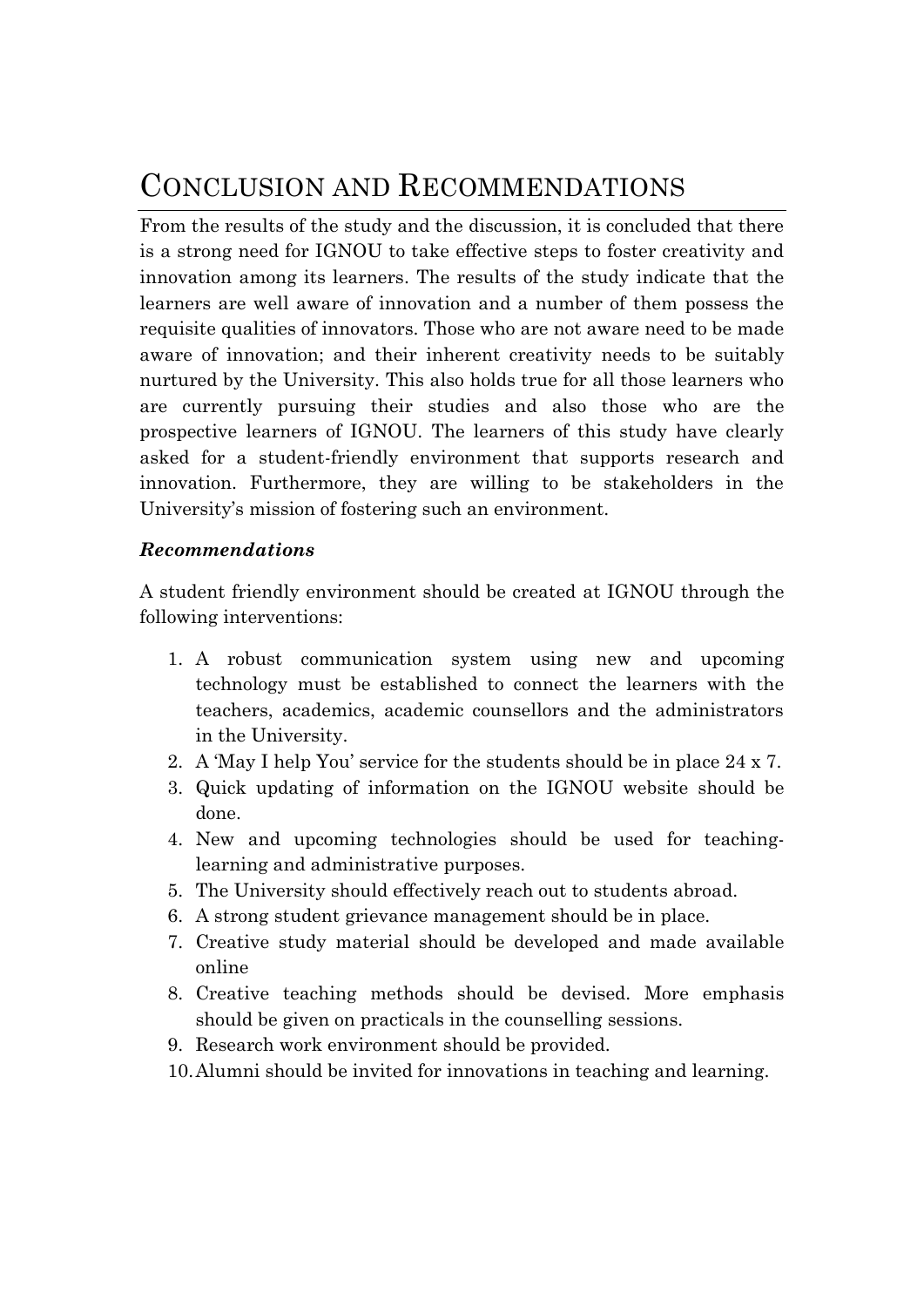# **REFERENCES**

- [1]: The New Oxford Dictionary of English, 1998, p.942
- [2]: http://www.conferenceboard.ca/cbi/innovation.aspx
- [3]: Applying Innovations: Chapter 1 Defining Innovation

 $[4]$ :

http://www.icmrindia.org/casestudies/catalogue/BusinessStrategy/BSTR39 6.htm

- [5]:<http://www.andreabalt.com/7-ways-to-think-like-leonardo-da-vinci/>
- [6]:<http://www.ignou.ac.in/ignou/aboutignou/profile/2>
- [7]: Das, M. and Ghosh C.K. 2011. Need for Appropriate Capacity Building of the Academic Counsellors to Nurture Creativity and Innovation in IGNOU Learners, *Indian Journal of Open Learning*, 20(2), 99-127
- [8]: Das, M. and Ghosh C.K. 2011. Academic Counselling in Distance Education with Focus on Innovation: The Need and Expectations of IGNOU Learners, *Indian Journal of Open Learning*, 20(3), 191-216
- [9]: Kalam, A.P.J. (2009) University: A Partner in National Development. Convocation Address delivered at the 14th Convocation of Kathmandu University, University News, 47(3), Page no. 20.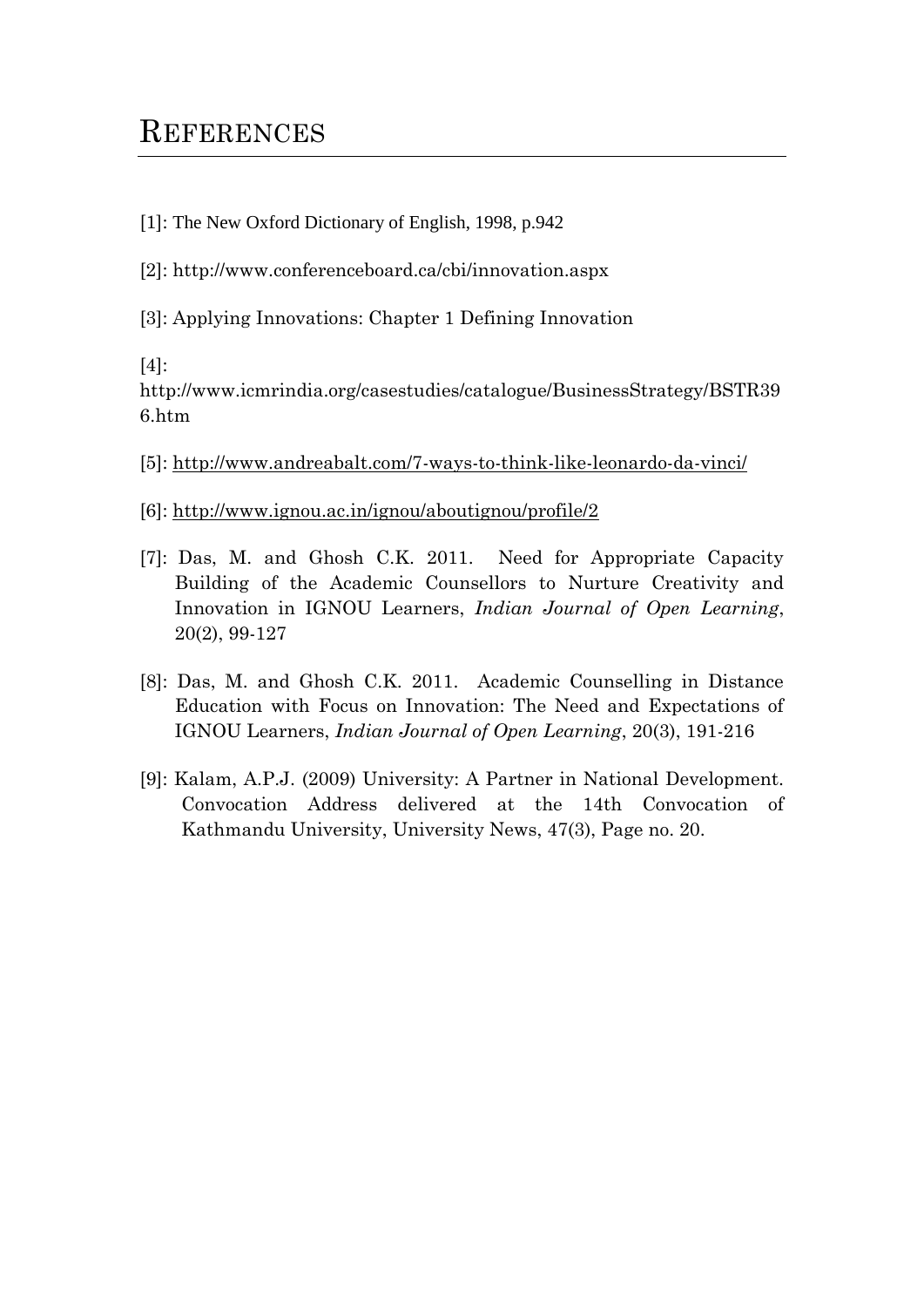



#### **Indira Gandhi National Open University National Centre for Innovation in Distance Education**

Dear Learner,

As a student of IGNOU, we would like to seek your valuable opinion on innovations to enable us to design suitable solutions to further enhance the quality of education at IGNOU. Please spend a few minutes to fill this questionnaire. Your data will be kept strictly confidential.

Thanking you for your cooperation.

**Team NCIDE, IGNOU**

Name:

| Mr./Ms./Other/ | Programme: |
|----------------|------------|
| Mobile:        | Email:     |

1. In your opinion, what is innovation? Please define.

2. In your opinion, what are the qualities of an innovator? (Please tick  $(\sqrt{})$ ) only one option out of the five options).

\_\_\_\_\_\_\_\_\_\_\_\_\_\_\_\_\_\_\_\_\_\_\_\_\_\_\_\_\_\_\_\_\_\_\_\_\_\_\_\_\_\_\_\_\_\_\_\_\_\_\_\_\_\_\_\_\_\_\_\_\_\_\_\_\_

\_\_\_\_\_\_\_\_\_\_\_\_\_\_\_\_\_\_\_\_\_\_\_\_\_\_\_\_\_\_\_\_\_\_\_\_\_\_\_\_\_\_\_\_\_\_\_\_\_\_\_\_\_\_\_\_\_\_\_\_\_\_\_\_\_

\_\_\_\_\_\_\_\_\_\_\_\_\_\_\_\_\_\_\_\_\_\_\_\_\_\_\_\_\_\_\_\_\_\_\_\_\_\_\_\_\_\_\_\_\_\_\_\_\_\_\_\_\_\_\_\_\_\_\_\_\_\_\_\_\_

\_\_\_\_\_\_\_\_\_\_\_\_\_\_\_\_\_\_\_\_\_\_\_\_\_\_\_\_\_\_\_\_\_\_\_\_\_\_\_\_\_\_\_\_\_\_\_\_\_\_\_\_\_\_\_\_\_\_\_\_\_\_\_\_\_

| Sl. No. | Quality                                                 | Strongly<br>agree | Agree | Neutral Disagree | Shortly<br>disagree |
|---------|---------------------------------------------------------|-------------------|-------|------------------|---------------------|
|         |                                                         |                   |       |                  |                     |
| a.      | Innovators do things differently.                       |                   |       |                  |                     |
| b.      | Innovators are constantly questioning things.           |                   |       |                  |                     |
| c.      | Innovators generate ideas.                              |                   |       |                  |                     |
| d.      | Innovators take risks.                                  |                   |       |                  |                     |
| e.      | Innovators are curious and love to learn new<br>things. |                   |       |                  |                     |
| f.      | Innovators are highly creative.                         |                   |       |                  |                     |
| g.      | Innovators are highly committed to their ideas          |                   |       |                  |                     |
| h.      | Innovators learn from their mistakes.                   |                   |       |                  |                     |
| 1.      | Innovators strive for excellence.                       |                   |       |                  |                     |
| 1.      | Innovators are persistent and hard workers.             |                   |       |                  |                     |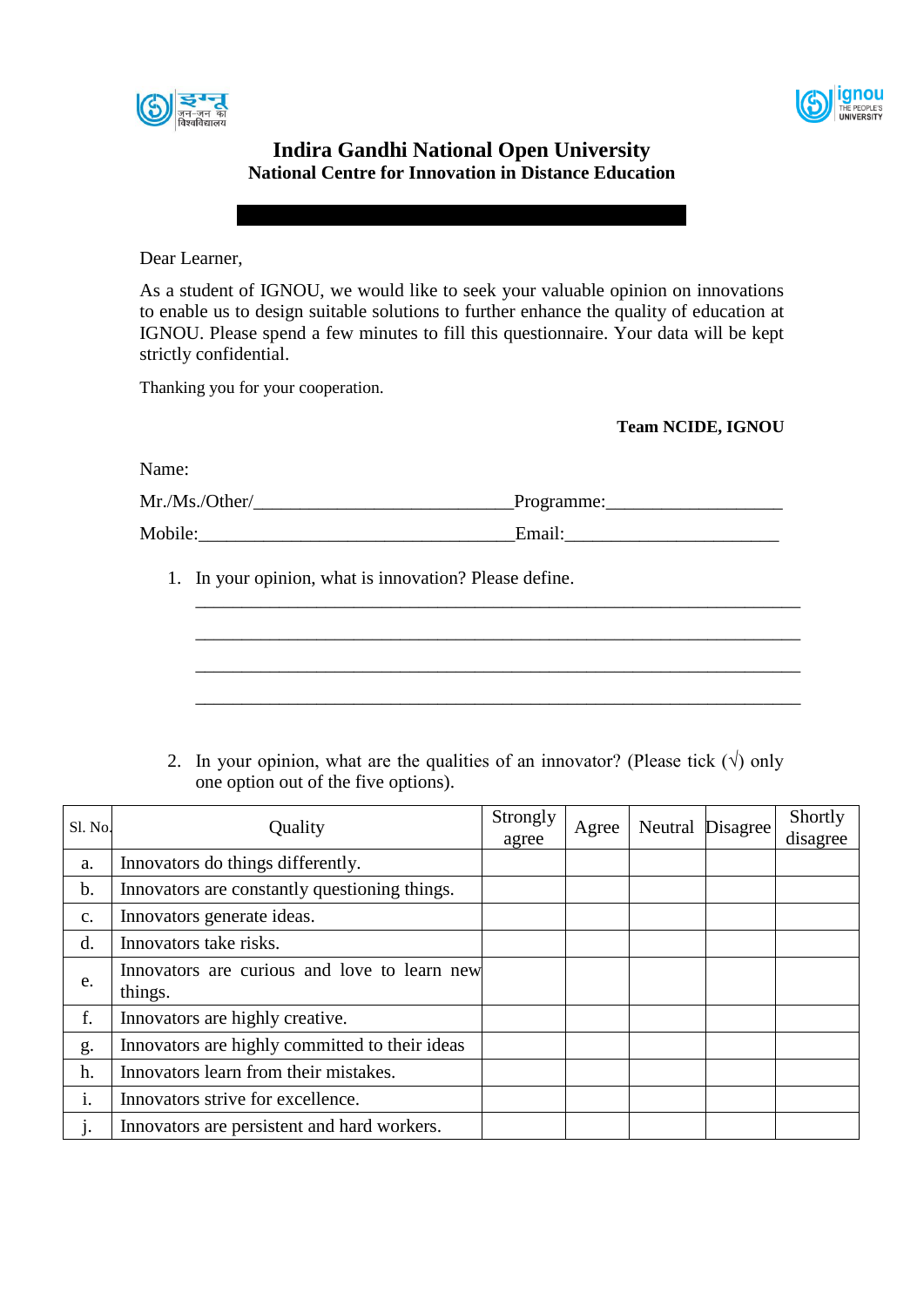#### 3. How would you rate yourself as an innovator? (Please tick  $(\sqrt{})$ ) any one of the opinion in the scale of 1-5. 1 means the lowest and 5 means the highest.

| Sl. No.        | Quality                                    | 2 | 3 | 4 |  |
|----------------|--------------------------------------------|---|---|---|--|
| a.             | I do things differently.                   |   |   |   |  |
| $\mathbf b$ .  | I am constantly questioning things.        |   |   |   |  |
| $\mathbf{c}$ . | I generate ideas.                          |   |   |   |  |
| d.             | I take risks.                              |   |   |   |  |
| e.             | I am curious and love to learn new things. |   |   |   |  |
| f.             | I am highly creative.                      |   |   |   |  |
| g.             | I am highly committed to any ideas.        |   |   |   |  |
| h.             | I learn from my mistakes.                  |   |   |   |  |
| 1.             | I strive for excellence.                   |   |   |   |  |
|                | I am persistent and hard working.          |   |   |   |  |

4. In your opinion, do the innovators need a suitable environment to express their talents? If so, please mention those situations.

\_\_\_\_\_\_\_\_\_\_\_\_\_\_\_\_\_\_\_\_\_\_\_\_\_\_\_\_\_\_\_\_\_\_\_\_\_\_\_\_\_\_\_\_\_\_\_\_\_\_\_\_\_\_\_\_\_\_\_\_\_\_\_

\_\_\_\_\_\_\_\_\_\_\_\_\_\_\_\_\_\_\_\_\_\_\_\_\_\_\_\_\_\_\_\_\_\_\_\_\_\_\_\_\_\_\_\_\_\_\_\_\_\_\_\_\_\_\_\_\_\_\_\_\_\_\_

\_\_\_\_\_\_\_\_\_\_\_\_\_\_\_\_\_\_\_\_\_\_\_\_\_\_\_\_\_\_\_\_\_\_\_\_\_\_\_\_\_\_\_\_\_\_\_\_\_\_\_\_\_\_\_\_\_\_\_\_\_\_\_

\_\_\_\_\_\_\_\_\_\_\_\_\_\_\_\_\_\_\_\_\_\_\_\_\_\_\_\_\_\_\_\_\_\_\_\_\_\_\_\_\_\_\_\_\_\_\_\_\_\_\_\_\_\_\_\_\_\_\_\_\_\_\_

5. In your experience as an IGNOU student, in which of the following areas has the University been innovative in its services towards the students? (Please tick  $(\sqrt{2})$  only one option in the scale 1-5; 1 means the lowest and 5 means the highest).

| Sl. No.        | Areas                                                        | 2 | 3 | 4 |  |
|----------------|--------------------------------------------------------------|---|---|---|--|
| a.             | Admission process                                            |   |   |   |  |
| b.             | Distribution of study material                               |   |   |   |  |
| $\mathbf{c}$ . | Orientation programme                                        |   |   |   |  |
| d.             | Counseling sessions                                          |   |   |   |  |
| e.             | Student support for the entire duration of your<br>study     |   |   |   |  |
| f.             | Audio/Video<br>Technology<br>(e.g.<br>support<br>material)   |   |   |   |  |
| g.             | Learning support using ICT (email, discussion<br>forum etc.) |   |   |   |  |

6. If, during your period of study, you have come across any innovation by the University that has been helpful to you, please mention.

\_\_\_\_\_\_\_\_\_\_\_\_\_\_\_\_\_\_\_\_\_\_\_\_\_\_\_\_\_\_\_\_\_\_\_\_\_\_\_\_\_\_\_\_\_\_\_\_\_\_\_\_\_\_\_\_\_\_\_\_\_\_\_

\_\_\_\_\_\_\_\_\_\_\_\_\_\_\_\_\_\_\_\_\_\_\_\_\_\_\_\_\_\_\_\_\_\_\_\_\_\_\_\_\_\_\_\_\_\_\_\_\_\_\_\_\_\_\_\_\_\_\_\_\_\_\_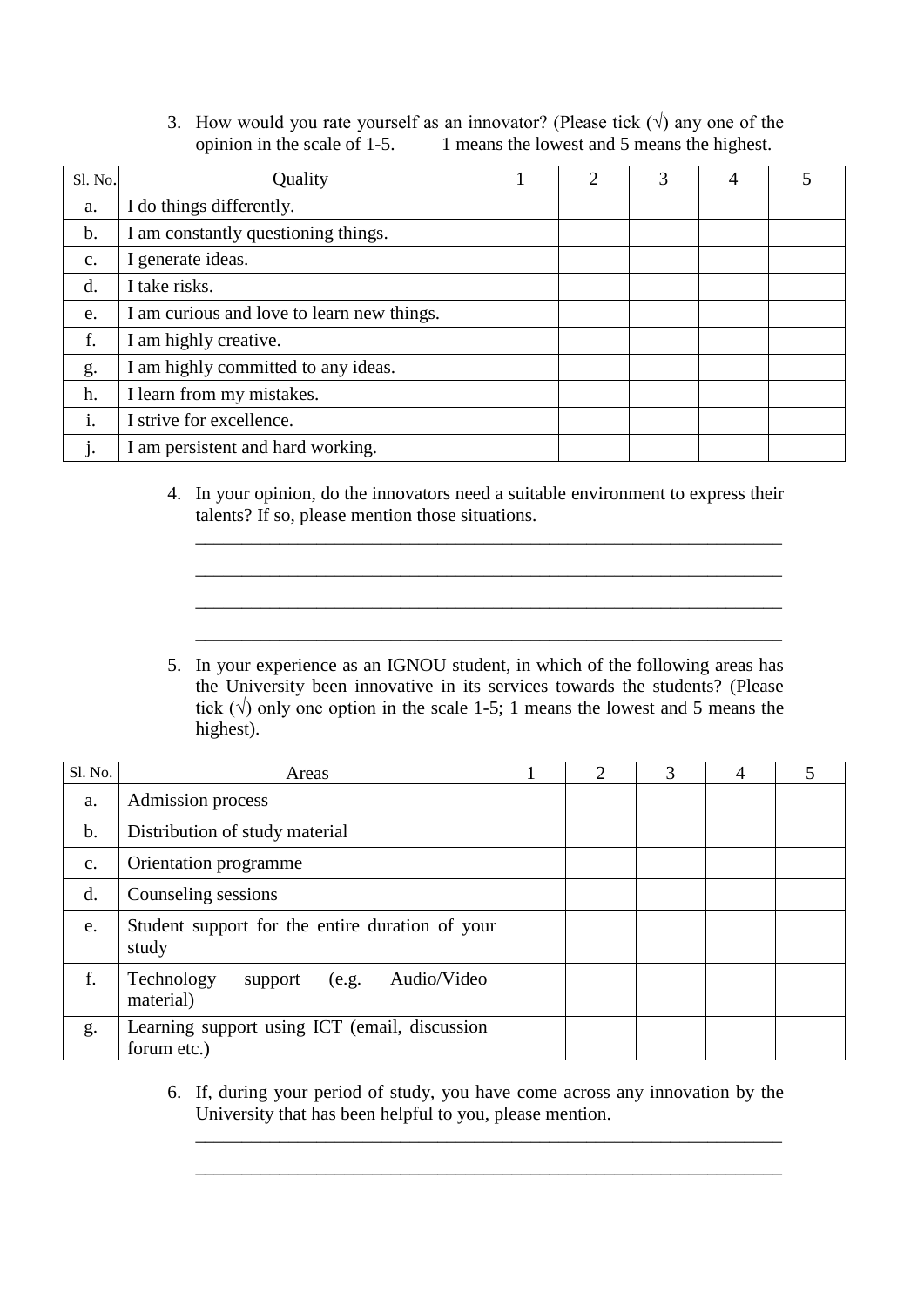| 8. | Have you designed any innovation that you would like to share with us?<br>Please mention.                                                                                       |
|----|---------------------------------------------------------------------------------------------------------------------------------------------------------------------------------|
|    |                                                                                                                                                                                 |
|    |                                                                                                                                                                                 |
| 9. | If provided the opportunity, would you like to participate in the innovative<br>activities of the University? If so, specify the area in which you would like to<br>contribute. |
|    |                                                                                                                                                                                 |
|    |                                                                                                                                                                                 |

Signature